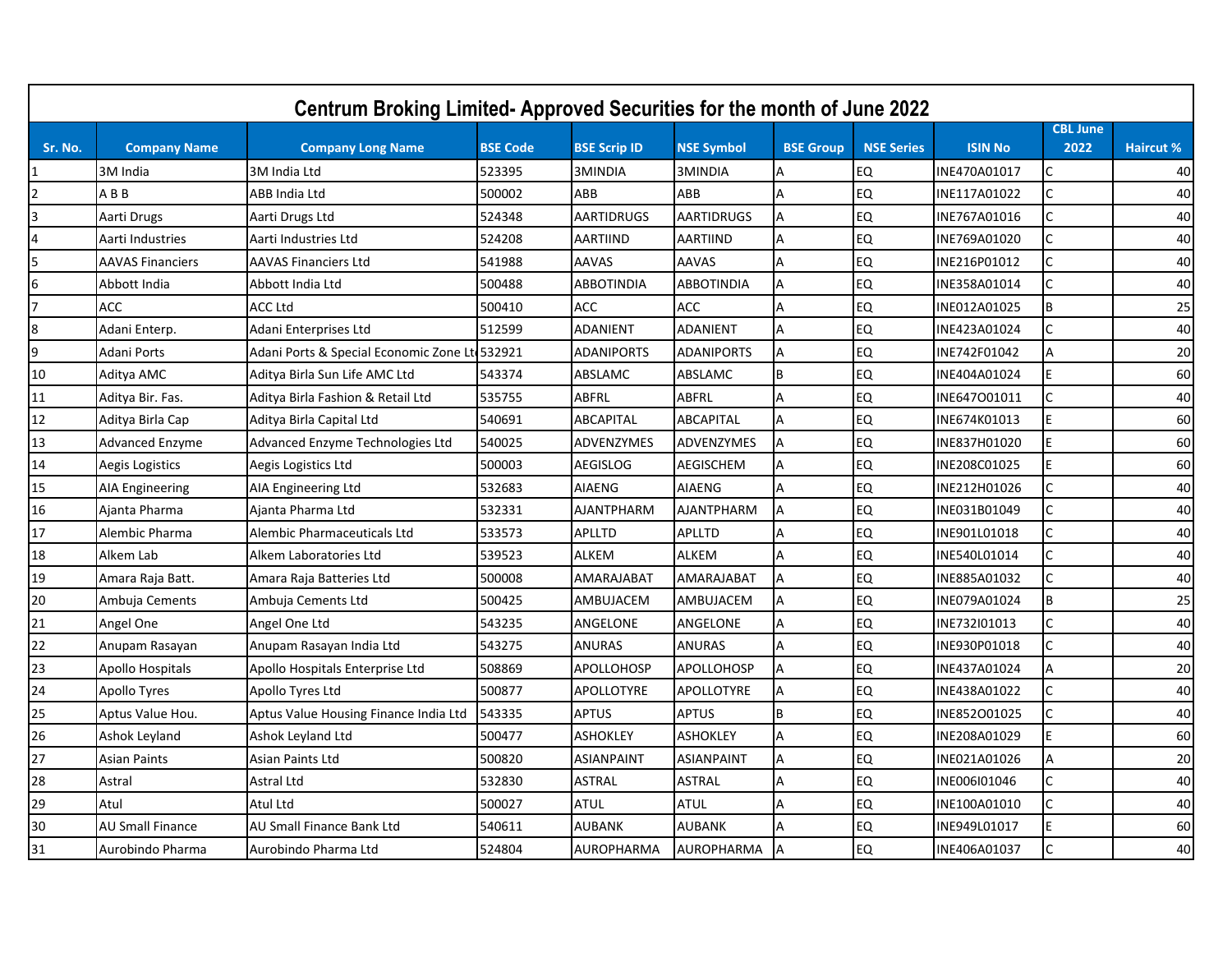| 32 | Avanti Feeds            | Avanti Feeds Ltd                           | 512573   | <b>AVANTI</b>     | AVANTIFEED        | A | <b>EQ</b> | INE871C01038 | $\mathsf{C}$ | 40 |
|----|-------------------------|--------------------------------------------|----------|-------------------|-------------------|---|-----------|--------------|--------------|----|
| 33 | Avenue Super.           | Avenue Supermarts Ltd                      | 540376   | <b>DMART</b>      | <b>DMART</b>      | A | <b>EQ</b> | INE192R01011 | B            | 25 |
| 34 | Axis Bank               | Axis Bank Ltd                              | 532215   | AXISBANK          | AXISBANK          | A | EQ        | INE238A01034 | A            | 20 |
| 35 | BHEL                    | <b>Bharat Heavy Electricals Ltd</b>        | 500103   | <b>BHEL</b>       | <b>BHEL</b>       | А | <b>EQ</b> | INE257A01026 | E            | 60 |
| 36 | BPCL                    | <b>Bharat Petroleum Corporation Ltd</b>    | 500547   | <b>BPCL</b>       | <b>BPCL</b>       | A | <b>EQ</b> | INE029A01011 | A            | 20 |
| 37 | Bajaj Auto              | Bajaj Auto Ltd                             | 532977   | BAJAJ-AUTO        | <b>BAJAJ-AUTO</b> |   | <b>EQ</b> | INE917I01010 | A            | 20 |
| 38 | Bajaj Electrical        | Bajaj Electricals Ltd                      | 500031   | <b>BAJAJELEC</b>  | <b>BAJAJELEC</b>  | A | <b>EQ</b> | INE193E01025 | E            | 60 |
| 39 | Bajaj Finance           | Bajaj Finance Ltd                          | 500034   | <b>BAJFINANCE</b> | <b>BAJFINANCE</b> | A | EQ        | INE296A01024 | A            | 20 |
| 40 | <b>Bajaj Finserv</b>    | Bajaj Finserv Ltd                          | 532978   | <b>BAJAJFINSV</b> | <b>BAJAJFINSV</b> | A | EQ        | INE918I01018 | A            | 20 |
| 41 | Bajaj Holdings          | Bajaj Holdings & Investment Ltd            | 500490   | BAJAJHLDNG        | BAJAJHLDNG        | A | <b>EQ</b> | INE118A01012 | B            | 25 |
| 42 | Balkrishna Inds         | Balkrishna Industries Ltd                  | 502355   | BALKRISIND        | <b>BALKRISIND</b> |   | EQ        | INE787D01026 |              | 40 |
| 43 | <b>Balrampur Chini</b>  | Balrampur Chini Mills Ltd                  | 500038   | <b>BALRAMCHIN</b> | <b>BALRAMCHIN</b> | A | EQ        | INE119A01028 | E            | 60 |
| 44 | <b>Bandhan Bank</b>     | Bandhan Bank Ltd                           | 541153   | <b>BANDHANBNK</b> | <b>BANDHANBNK</b> |   | <b>EQ</b> | INE545U01014 | E            | 60 |
| 45 | <b>Bank of Baroda</b>   | Bank of Baroda                             | 532134   | BANKBARODA        | BANKBARODA        | A | EQ        | INE028A01039 | F            | 60 |
| 46 | Bank of India           | Bank of India                              | 532149   | <b>BANKINDIA</b>  | <b>BANKINDIA</b>  | A | <b>EQ</b> | INE084A01016 | E            | 60 |
| 47 | <b>BASF India</b>       | BASF India Ltd                             | 500042   | <b>BASF</b>       | <b>BASF</b>       | A | <b>EQ</b> | INE373A01013 |              | 40 |
| 48 | Bata India              | Bata India Ltd                             | 500043   | <b>BATAINDIA</b>  | <b>BATAINDIA</b>  | Α | EQ        | INE176A01028 | C            | 40 |
| 49 | Bayer Crop Sci.         | Bayer CropScience Ltd                      | 506285   | <b>BAYERCROP</b>  | <b>BAYERCROP</b>  | A | <b>EQ</b> | INE462A01022 | $\mathsf{C}$ | 40 |
| 50 | <b>BEML Ltd</b>         | <b>BEML Ltd</b>                            | 500048   | <b>BEML</b>       | <b>BEML</b>       | A | <b>EQ</b> | INE258A01016 | F            | 60 |
| 51 | <b>Berger Paints</b>    | Berger Paints India Ltd                    | 509480   | <b>BERGEPAINT</b> | <b>BERGEPAINT</b> | A | EQ        | INE463A01038 | B            | 25 |
| 52 | <b>Bharat Dynamics</b>  | <b>Bharat Dynamics Ltd</b>                 | 541143   | <b>BDL</b>        | <b>BDL</b>        |   | <b>EQ</b> | INE171Z01018 |              | 60 |
| 53 | <b>Bharat Electron</b>  | <b>Bharat Electronics Ltd</b>              | 500049   | <b>BEL</b>        | <b>BEL</b>        | Α | EQ        | INE263A01024 | C            | 40 |
| 54 | <b>Bharat Forge</b>     | <b>Bharat Forge Ltd</b>                    | 500493   | <b>BHARATFORG</b> | <b>BHARATFORG</b> | A | <b>EQ</b> | INE465A01025 | $\mathsf{C}$ | 40 |
| 55 | <b>Bharti Airtel</b>    | <b>Bharti Airtel Ltd</b>                   | 532454   | <b>BHARTIARTL</b> | <b>BHARTIARTL</b> | Α | <b>EQ</b> | INE397D01024 | A            | 20 |
| 56 | Biocon                  | <b>Biocon Ltd</b>                          | 532523   | <b>BIOCON</b>     | <b>BIOCON</b>     | A | EQ        | INE376G01013 | B            | 25 |
| 57 | <b>Birlasoft Ltd</b>    | <b>Birlasoft Ltd</b>                       | 532400   | <b>BSOFT</b>      | <b>BSOFT</b>      | A | EQ        | INE836A01035 | F            | 60 |
| 58 | <b>Blue Dart Expres</b> | <b>Blue Dart Express Ltd</b>               | 526612   | <b>BLUEDART</b>   | <b>BLUEDART</b>   | A | <b>EQ</b> | INE233B01017 | C            | 40 |
| 59 | <b>Blue Star</b>        | <b>Blue Star Ltd</b>                       | 500067   | <b>BLUESTARCO</b> | <b>BLUESTARCO</b> | A | <b>EQ</b> | INE472A01039 | $\mathsf{C}$ | 40 |
| 60 | <b>Bombay Burmah</b>    | <b>Bombay Burmah Trading Corporation L</b> | t 501425 | <b>BBTC</b>       | <b>BBTC</b>       | A | <b>EQ</b> | INE050A01025 |              | 40 |
| 61 | <b>Bosch</b>            | Bosch Ltd                                  | 500530   | <b>BOSCHLTD</b>   | <b>BOSCHLTD</b>   | A | <b>EQ</b> | INE323A01026 | B            | 25 |
| 62 | Britannia Inds.         | Britannia Industries Ltd                   | 500825   | <b>BRITANNIA</b>  | <b>BRITANNIA</b>  | A | <b>EQ</b> | INE216A01030 | A            | 20 |
| 63 | C.E. Info System        | C.E. Info Systems Ltd                      | 543425   | MAPMYINDIA        | MAPMYINDIA        | B | <b>EQ</b> | INE0BV301023 | C            | 40 |
| 64 | <b>Cams Services</b>    | Computer Age Management Services L         | t 543232 | CAMS              | CAMS              |   | <b>EQ</b> | INE596101012 | C            | 40 |
| 65 | Can Fin Homes           | Can Fin Homes Ltd                          | 511196   | CANFINHOME        | <b>CANFINHOME</b> |   | EQ        | INE477A01020 |              | 40 |
|    |                         |                                            |          |                   |                   |   |           |              |              |    |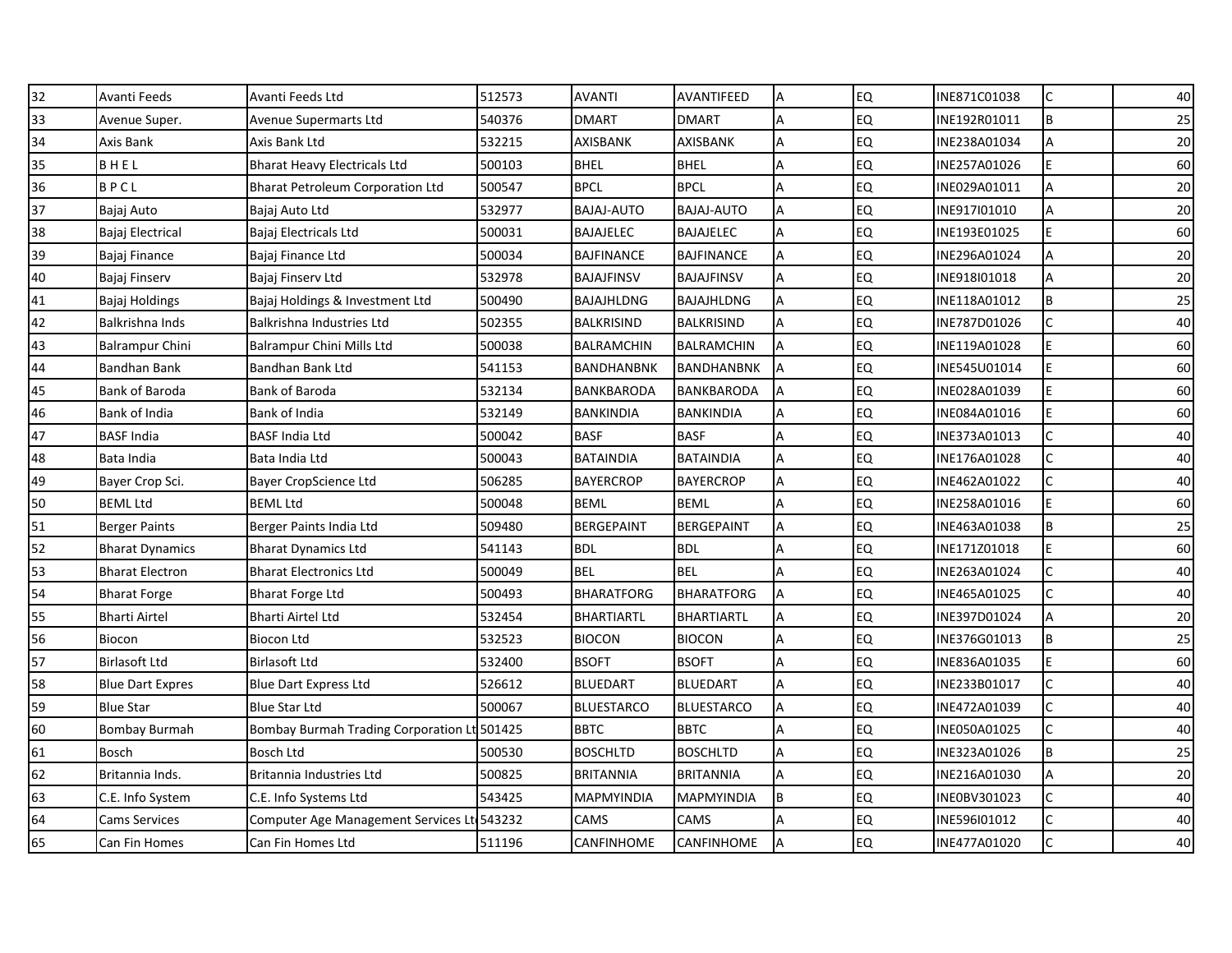| 66 | Canara Bank             | Canara Bank                                  | 532483  | CANBK             | CANBK             | Α | <b>EQ</b> | INE476A01014 | E            | 60 |
|----|-------------------------|----------------------------------------------|---------|-------------------|-------------------|---|-----------|--------------|--------------|----|
| 67 | Caplin Point Lab        | Caplin Point Laboratories Ltd                | 524742  | CAPPL             | <b>CAPLIPOINT</b> | Α | <b>EQ</b> | INE475E01026 | E            | 60 |
| 68 | Capri Global            | Capri Global Capital Ltd                     | 531595  | CGCL              | CGCL              | Α | <b>EQ</b> | INE180C01026 | F            | 60 |
| 69 | Carborundum Uni.        | Carborundum Universal Ltd                    | 513375  | CARBORUNIV        | CARBORUNIV        | Α | <b>EQ</b> | INE120A01034 | $\mathsf{C}$ | 40 |
| 70 | Castrol India           | Castrol India Ltd                            | 500870  | CASTROLIND        | CASTROLIND        | А | EQ        | INE172A01027 |              | 40 |
| 71 | <b>CCL Products</b>     | CCL Products (India) Ltd                     | 519600  | <b>CCL</b>        | <b>CCL</b>        | Α | <b>EQ</b> | INE421D01022 |              | 40 |
| 72 | <b>CEAT</b>             | <b>CEAT Ltd</b>                              | 500878  | CEATLTD           | <b>CEATLTD</b>    | Α | <b>EQ</b> | INE482A01020 | $\mathsf{C}$ | 40 |
| 73 | Century Plyboard        | Century Plyboards (India) Ltd                | 532548  | CENTURYPLY        | CENTURYPLY        | A | <b>EQ</b> | INE348B01021 |              | 40 |
| 74 | <b>Century Textiles</b> | Century Textiles & Industries Ltd            | 500040  | CENTURYTEX        | <b>CENTURYTEX</b> | А | <b>EQ</b> | INE055A01016 | F            | 60 |
| 75 | Cera Sanitary.          | Cera Sanitaryware Ltd                        | 532443  | CERA              | CERA              | A | <b>EQ</b> | INE739E01017 | C            | 40 |
| 76 | CESC                    | <b>CESC Ltd</b>                              | 500084  | CESC              | <b>CESC</b>       | А | EQ        | INE486A01021 |              | 40 |
| 77 | Chambal Fert.           | Chambal Fertilisers & Chemicals Ltd          | 500085  | CHAMBLFERT        | CHAMBLFERT        | A | <b>EQ</b> | INE085A01013 | F            | 60 |
| 78 | <b>Chemplast Sanmar</b> | Chemplast Sanmar Ltd                         | 543336  | <b>CHEMPLASTS</b> | <b>CHEMPLASTS</b> | B | <b>EQ</b> | INE488A01050 | $\mathsf{C}$ | 40 |
| 79 | Cholaman.Inv.&Fn        | Cholamandalam Investment & Finance           | 0511243 | <b>CHOLAFIN</b>   | <b>CHOLAFIN</b>   | Α | EQ        | INE121A01024 | F            | 60 |
| 80 | Cipla                   | Cipla Ltd                                    | 500087  | <b>CIPLA</b>      | <b>CIPLA</b>      | Α | EQ        | INE059A01026 | A            | 20 |
| 81 | City Union Bank         | City Union Bank Ltd                          | 532210  | <b>CUB</b>        | <b>CUB</b>        | Α | <b>EQ</b> | INE491A01021 |              | 40 |
| 82 | Clean Science           | Clean Science & Technology Ltd               | 543318  | <b>CLEAN</b>      | CLEAN             | B | <b>EQ</b> | INE227W01023 | C            | 40 |
| 83 | Coal India              | Coal India Ltd                               | 533278  | COALINDIA         | COALINDIA         | А | <b>EQ</b> | INE522F01014 | A            | 20 |
| 84 | Cochin Shipyard         | Cochin Shipyard Ltd                          | 540678  | <b>COCHINSHIP</b> | <b>COCHINSHIP</b> | А | <b>EQ</b> | INE704P01017 |              | 40 |
| 85 | Coforge                 | Coforge Ltd                                  | 532541  | COFORGE           | COFORGE           | Α | EQ        | INE591G01017 | E            | 60 |
| 86 | Colgate-Palmoliv        | Colgate-Palmolive (India) Ltd                | 500830  | COLPAL            | COLPAL            | Α | <b>EQ</b> | INE259A01022 | B            | 25 |
| 87 | Container Corpn.        | <b>Container Corporation Of India Ltd</b>    | 531344  | CONCOR            | CONCOR            | A | <b>EQ</b> | INE111A01025 | C            | 40 |
| 88 | Coromandel Inter        | Coromandel International Ltd                 | 506395  | COROMANDEL        | COROMANDEL        | A | <b>EQ</b> | INE169A01031 | $\mathsf{C}$ | 40 |
| 89 | <b>CRISIL</b>           | CRISIL Ltd                                   | 500092  | <b>CRISIL</b>     | <b>CRISIL</b>     | Α | <b>EQ</b> | INE007A01025 |              | 40 |
| 90 | Crompton Gr. Con        | Crompton Greaves Consumer Electricals 539876 |         | CROMPTON          | <b>CROMPTON</b>   | Α | <b>EQ</b> | INE299U01018 | C            | 40 |
| 91 | CSB Bank                | CSB Bank Ltd                                 | 542867  | CSBBANK           | CSBBANK           | А | <b>EQ</b> | INE679A01013 | $\mathsf{C}$ | 40 |
| 92 | Cummins India           | Cummins India Ltd                            | 500480  | CUMMINSIND        | <b>CUMMINSIND</b> | А | <b>EQ</b> | INE298A01020 | $\mathsf{C}$ | 40 |
| 93 | Cyient                  | <b>Cyient Ltd</b>                            | 532175  | <b>CYIENT</b>     | <b>CYIENT</b>     | А | <b>EQ</b> | INE136B01020 | $\mathsf{C}$ | 40 |
| 94 | Dabur India             | Dabur India Ltd                              | 500096  | <b>DABUR</b>      | <b>DABUR</b>      | Α | <b>EQ</b> | INE016A01026 | B            | 25 |
| 95 | Dalmia BharatLtd        | Dalmia Bharat Ltd                            | 542216  | DALBHARAT         | DALBHARAT         | А | EQ        | INE00R701025 | $\mathsf{C}$ | 40 |
| 96 | <b>DCB Bank</b>         | DCB Bank Ltd                                 | 532772  | <b>DCBBANK</b>    | <b>DCBBANK</b>    | А | <b>EQ</b> | INE503A01015 | $\mathsf{C}$ | 40 |
| 97 | Deepak Nitrite          | Deepak Nitrite Ltd                           | 506401  | DEEPAKNI          | <b>DEEPAKNTR</b>  | А | <b>EQ</b> | INE288B01029 | E            | 60 |
| 98 | Delta Corp              | Delta Corp Ltd                               | 532848  | <b>DELTACORP</b>  | <b>DELTACORP</b>  | Α | <b>EQ</b> | INE124G01033 | E            | 60 |
| 99 | Devyani Intl.           | Devyani International Ltd                    | 543330  | <b>DEVYANI</b>    | <b>DEVYANI</b>    | B | <b>EQ</b> | INE872J01023 |              | 40 |
|    |                         |                                              |         |                   |                   |   |           |              |              |    |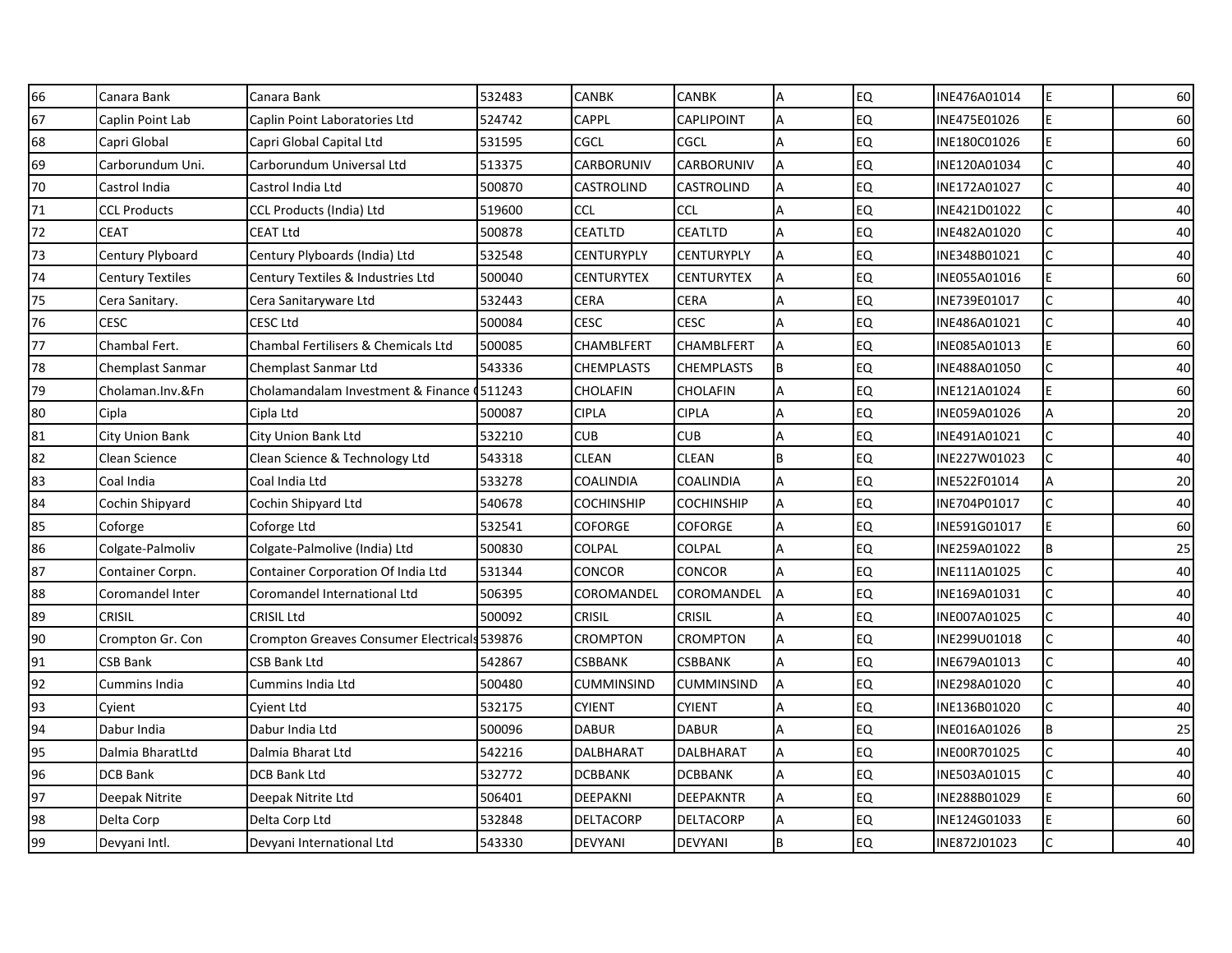| 100 | Divi's Lab.             | Divis Laboratories Ltd                           | 532488 | <b>DIVISLAB</b>   | <b>DIVISLAB</b>   | Α  | <b>EQ</b> | INE361B01024 | А            | 20 |
|-----|-------------------------|--------------------------------------------------|--------|-------------------|-------------------|----|-----------|--------------|--------------|----|
| 101 | Dixon Technolog.        | Dixon Technologies (India) Ltd                   | 540699 | <b>DIXON</b>      | <b>DIXON</b>      | A  | <b>EQ</b> | INE935N01020 | E            | 60 |
| 102 | <b>DLF</b>              | DLF Ltd                                          | 532868 | <b>DLF</b>        | <b>DLF</b>        | A  | <b>EQ</b> | INE271C01023 | C            | 40 |
| 103 | Dr Lal Pathlabs         | Dr Lal Pathlabs Ltd                              | 539524 | LALPATHLAB        | LALPATHLAB        | A  | <b>EQ</b> | INE600L01024 | C            | 40 |
| 104 | Dr Reddy's Labs         | Dr Reddys Laboratories Ltd                       | 500124 | DRREDDY           | <b>DRREDDY</b>    | A  | <b>EQ</b> | INE089A01023 | A            | 20 |
| 105 | <b>Eicher Motors</b>    | Eicher Motors Ltd                                | 505200 | <b>EICHERMOT</b>  | <b>EICHERMOT</b>  | A  | <b>EQ</b> | INE066A01021 | A            | 20 |
| 106 | <b>EID Parry</b>        | EID Parry (India) Ltd                            | 500125 | <b>EIDPARRY</b>   | <b>EIDPARRY</b>   | A  | <b>EQ</b> | INE126A01031 | E            | 60 |
| 107 | Emami                   | Emami Ltd                                        | 531162 | <b>EMAMILTD</b>   | <b>EMAMILTD</b>   | А  | <b>EQ</b> | INE548C01032 | $\mathsf{C}$ | 40 |
| 108 | Endurance Tech.         | <b>Endurance Technologies Ltd</b>                | 540153 | <b>ENDURANCE</b>  | <b>ENDURANCE</b>  | Α  | <b>EQ</b> | INE913H01037 | C            | 40 |
| 109 | <b>Engineers India</b>  | Engineers India Ltd                              | 532178 | <b>ENGINERSIN</b> | <b>ENGINERSIN</b> | A  | <b>EQ</b> | INE510A01028 | $\mathsf{C}$ | 40 |
| 110 | <b>EPL Ltd</b>          | EPL Ltd                                          | 500135 | EPL               | <b>EPL</b>        | A  | <b>EQ</b> | INE255A01020 |              | 40 |
| 111 | Equitas Sma. Fin        | <b>Equitas Small Finance Bank Ltd</b>            | 543243 | <b>EQUITASBNK</b> | <b>EQUITASBNK</b> | A  | <b>EQ</b> | INE063P01018 | C            | 40 |
| 112 | <b>ERIS Lifescience</b> | <b>ERIS Lifesciences Ltd</b>                     | 540596 | <b>ERIS</b>       | <b>ERIS</b>       | A  | <b>EQ</b> | INE406M01024 | C            | 40 |
| 113 | Escorts                 | <b>Escorts Ltd</b>                               | 500495 | <b>ESCORTS</b>    | <b>ESCORTS</b>    | A  | EQ        | INE042A01014 | C            | 40 |
| 114 | Exide Inds.             | Exide Industries Ltd                             | 500086 | <b>EXIDEIND</b>   | <b>EXIDEIND</b>   | A  | <b>EQ</b> | INE302A01020 | C            | 40 |
| 115 | Federal Bank            | Federal Bank Ltd                                 | 500469 | FEDERALBNK        | FEDERALBNK        | A  | EQ        | INE171A01029 | $\mathsf{C}$ | 40 |
| 116 | Fine Organic            | Fine Organic Industries Ltd                      | 541557 | <b>FINEORG</b>    | <b>FINEORG</b>    | A  | <b>EQ</b> | INE686Y01026 | C            | 40 |
| 117 | <b>Finolex Cables</b>   | <b>Finolex Cables Ltd</b>                        | 500144 | <b>FINCABLES</b>  | <b>FINCABLES</b>  | A  | <b>EQ</b> | INE235A01022 | $\mathsf{C}$ | 40 |
| 118 | Finolex Inds.           | Finolex Industries Ltd                           | 500940 | <b>FINOLEXIND</b> | <b>FINPIPE</b>    | A  | <b>EQ</b> | INE183A01024 |              | 40 |
| 119 | Firstsour.Solu.         | Firstsource Solutions Ltd                        | 532809 | <b>FSL</b>        | <b>FSL</b>        | A  | EQ        | INE684F01012 | E            | 60 |
| 120 | Fortis Health.          | Fortis Healthcare Ltd                            | 532843 | <b>FORTIS</b>     | FORTIS            |    | EQ        | INE061F01013 | C            | 40 |
| 121 | <b>FSN E-Commerce</b>   | FSN E-Commerce Ventures Ltd                      | 543384 | <b>NYKAA</b>      | <b>NYKAA</b>      | B  | <b>EQ</b> | INE388Y01029 | B            | 25 |
| 122 | GNFC                    | Gujarat Narmada Valley Fertilizers & Ch. 500670  |        | <b>GNFC</b>       | <b>GNFC</b>       | A  | <b>EQ</b> | INE113A01013 | E            | 60 |
| 123 | GSFC                    | Gujarat State Fertilizers & Chemicals Ltd 500690 |        | <b>GSFC</b>       | <b>GSFC</b>       |    | <b>EQ</b> | INE026A01025 | F            | 60 |
| 124 | GAIL (India)            | GAIL (India) Ltd                                 | 532155 | GAIL              | GAIL              | A  | <b>EQ</b> | INE129A01019 | B            | 25 |
| 125 | Galaxy Surfact.         | Galaxy Surfactants Ltd                           | 540935 | GALAXYSURF        | GALAXYSURF        | A  | <b>EQ</b> | INE600K01018 | $\mathsf{C}$ | 40 |
| 126 | GE Shipping Co          | Great Eastern Shipping Company Ltd               | 500620 | GESHIP*           | <b>GESHIP</b>     | Α  | <b>EQ</b> | INE017A01032 | C            | 40 |
| 127 | General Insuranc        | General Insurance Corporation of India           | 540755 | <b>GICRE</b>      | <b>GICRE</b>      | А  | <b>EQ</b> | INE481Y01014 | $\mathsf{C}$ | 40 |
| 128 | <b>Gland Pharma</b>     | <b>Gland Pharma Ltd</b>                          | 543245 | <b>GLAND</b>      | GLAND             | A  | <b>EQ</b> | INE068V01023 |              | 40 |
| 129 | Glaxosmi. Pharma        | Glaxosmithkline Pharmaceuticals Ltd              | 500660 | <b>GLAXO</b>      | <b>GLAXO</b>      | A  | <b>EQ</b> | INE159A01016 | C            | 40 |
| 130 | Glenmark Pharma.        | Glenmark Pharmaceuticals Ltd                     | 532296 | <b>GLENMARK</b>   | <b>GLENMARK</b>   | A  | EQ        | INE935A01035 | C            | 40 |
| 131 | <b>GMM Pfaudler</b>     | <b>GMM Pfaudler Ltd</b>                          | 505255 | <b>GMM</b>        | <b>GMMPFAUDLR</b> | ΙA | <b>EQ</b> | INE541A01023 | C            | 40 |
| 132 | GMR Infra.              | <b>GMR Infrastructure Ltd</b>                    | 532754 | <b>GMRINFRA</b>   | <b>GMRINFRA</b>   | A  | <b>EQ</b> | INE776C01039 | E            | 60 |
| 133 | Go Fashion (I)          | Go Fashion (India) Ltd                           | 543401 | <b>GOCOLORS</b>   | <b>GOCOLORS</b>   | ΙB | <b>EQ</b> | INEOBJS01011 |              | 40 |
|     |                         |                                                  |        |                   |                   |    |           |              |              |    |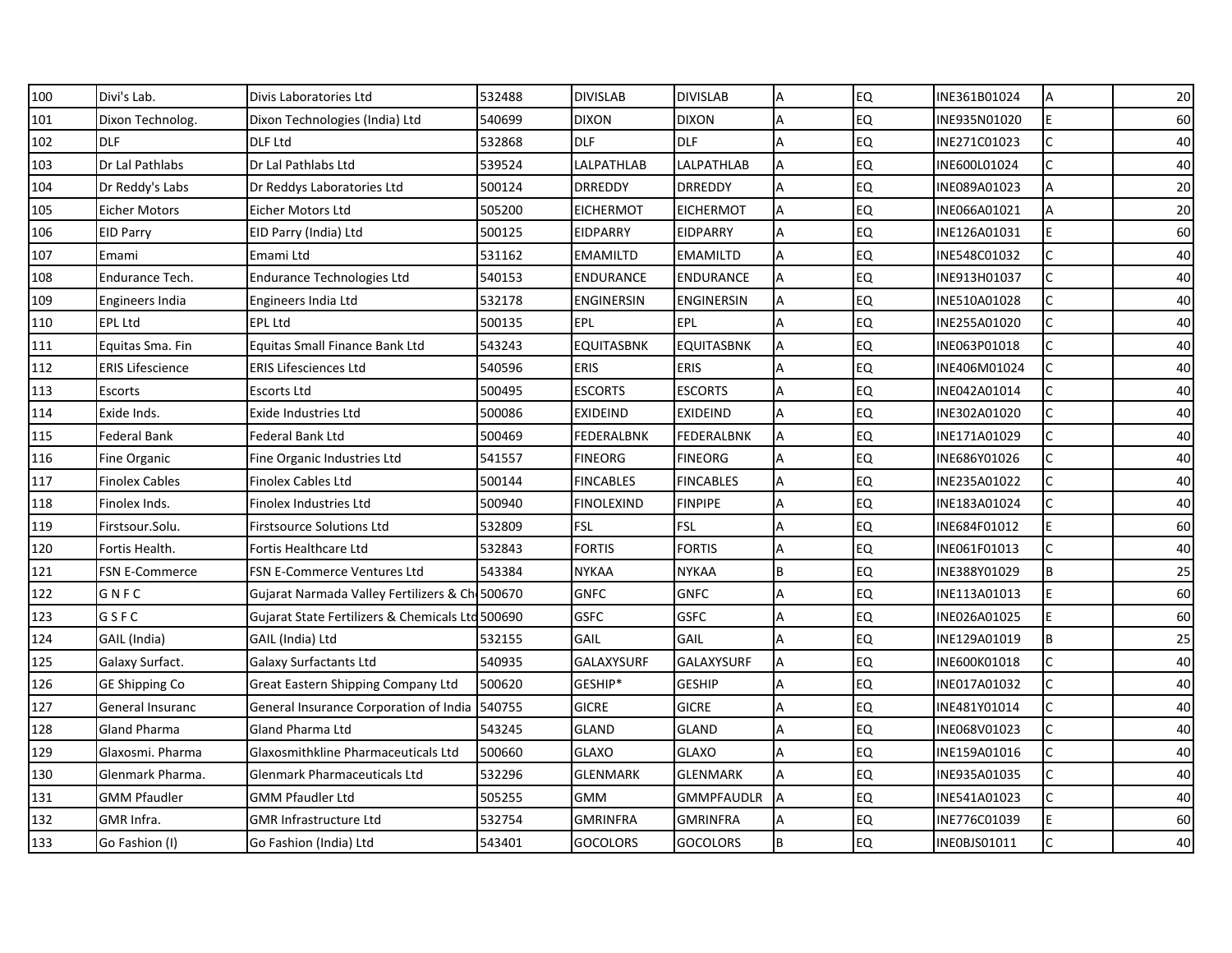| 134 | <b>Godfrey Phillips</b> | Godfrey Phillips India Ltd                    | 500163 | <b>GODFRYPHLP</b> | <b>GODFRYPHLP</b> | A  | <b>EQ</b> | INE260B01028 | $\mathsf{C}$ | 40 |
|-----|-------------------------|-----------------------------------------------|--------|-------------------|-------------------|----|-----------|--------------|--------------|----|
| 135 | Godrej Agrovet          | Godrej Agrovet Ltd                            | 540743 | <b>GODREJAGRO</b> | GODREJAGRO        | A  | <b>EQ</b> | INE850D01014 | C            | 40 |
| 136 | Godrej Consumer         | Godrej Consumer Products Ltd                  | 532424 | <b>GODREJCP</b>   | <b>GODREJCP</b>   | А  | EQ        | INE102D01028 | B            | 25 |
| 137 | Godrej Propert.         | Godrej Properties Ltd                         | 533150 | GODREJPROP        | <b>GODREJPROP</b> | A  | <b>EQ</b> | INE484J01027 | E            | 60 |
| 138 | Granules India          | Granules India Ltd                            | 532482 | <b>GRANULES</b>   | GRANULES          | A  | <b>EQ</b> | INE101D01020 | C            | 40 |
| 139 | Grasim Inds             | Grasim Industries Ltd                         | 500300 | GRASIM            | <b>GRASIM</b>     | Α  | <b>EQ</b> | INE047A01021 | A            | 20 |
| 140 | <b>Greaves Cotton</b>   | <b>Greaves Cotton Ltd</b>                     | 501455 | <b>GREAVESCOT</b> | <b>GREAVESCOT</b> | A  | <b>EQ</b> | INE224A01026 | E            | 60 |
| 141 | <b>Grindwell Norton</b> | <b>Grindwell Norton Ltd</b>                   | 506076 | <b>GRINDWELL</b>  | <b>GRINDWELL</b>  | А  | <b>EQ</b> | INE536A01023 | $\mathsf{C}$ | 40 |
| 142 | Guj Pipavav Port        | Gujarat Pipavav Port Ltd                      | 533248 | GPPL              | <b>GPPL</b>       | A  | <b>EQ</b> | INE517F01014 | $\mathsf{C}$ | 40 |
| 143 | Guj.St.Petronet         | Gujarat State Petronet Ltd                    | 532702 | <b>GSPL</b>       | <b>GSPL</b>       | A  | <b>EQ</b> | INE246F01010 | $\mathsf{C}$ | 40 |
| 144 | Gujarat Gas             | Gujarat Gas Ltd                               | 539336 | <b>GUJGAS</b>     | <b>GUJGASLTD</b>  |    | <b>EQ</b> | INE844001030 | C            | 40 |
| 145 | HDFC                    | Housing Development Finance Corporat 500010   |        | <b>HDFC</b>       | HDFC              | A  | <b>EQ</b> | INE001A01036 | A            | 20 |
| 146 | HPCL                    | Hindustan Petroleum Corporation Ltd           | 500104 | <b>HINDPETRO</b>  | <b>HINDPETRO</b>  | A  | <b>EQ</b> | INE094A01015 | $\mathsf{C}$ | 40 |
| 147 | HUDCO                   | Housing & Urban Development Corpora 540530    |        | <b>HUDCO</b>      | <b>HUDCO</b>      | A  | <b>EQ</b> | INE031A01017 | Ċ            | 40 |
| 148 | Happiest Minds          | Happiest Minds Technologies Ltd               | 543227 | <b>HAPPSTMNDS</b> | <b>HAPPSTMNDS</b> | IΒ | EQ        | INE419U01012 | C            | 40 |
| 149 | Hatsun Agro             | Hatsun Agro Product Ltd                       | 531531 | <b>HATSUN</b>     | HATSUN            | A  | <b>EQ</b> | INE473B01035 | E            | 60 |
| 150 | Havells India           | Havells India Ltd                             | 517354 | HAVELLS           | <b>HAVELLS</b>    | A  | <b>EQ</b> | INE176B01034 | B            | 25 |
| 151 | <b>HCL Technologies</b> | <b>HCL Technologies Ltd</b>                   | 532281 | <b>HCLTECH</b>    | <b>HCLTECH</b>    | A  | <b>EQ</b> | INE860A01027 | A            | 20 |
| 152 | <b>HDFC AMC</b>         | <b>HDFC Asset Management Company Ltd</b>      | 541729 | <b>HDFCAMC</b>    | <b>HDFCAMC</b>    | A  | <b>EQ</b> | INE127D01025 | B            | 25 |
| 153 | <b>HDFC Bank</b>        | <b>HDFC Bank Ltd</b>                          | 500180 | HDFCBANK          | <b>HDFCBANK</b>   | A  | <b>EQ</b> | INE040A01034 | A            | 20 |
| 154 | HDFC Life Insur.        | HDFC Life Insurance Company Ltd               | 540777 | <b>HDFCLIFE</b>   | <b>HDFCLIFE</b>   | A  | <b>EQ</b> | INE795G01014 | Α            | 20 |
| 155 | Heidelberg Cem.         | HeidelbergCement India Ltd                    | 500292 | HEIDELBERG        | HEIDELBERG        | A  | <b>EQ</b> | INE578A01017 | C            | 40 |
| 156 | Hero Motocorp           | Hero MotoCorp Ltd                             | 500182 | <b>HEROMOTOCO</b> | <b>HEROMOTOCO</b> | ΙA | <b>EQ</b> | INE158A01026 | A            | 20 |
| 157 | Hind. Unilever          | Hindustan Unilever Ltd                        | 500696 | <b>HINDUNILVR</b> | HINDUNILVR        |    | <b>EQ</b> | INE030A01027 | A            | 20 |
| 158 | Hind.Aeronautics        | Hindustan Aeronautics Ltd                     | 541154 | <b>HAL</b>        | <b>HAL</b>        | A  | <b>EQ</b> | INE066F01012 | C            | 40 |
| 159 | Hindalco Inds.          | Hindalco Industries Ltd                       | 500440 | HINDALCO          | HINDALCO          | A  | <b>EQ</b> | INE038A01020 | B            | 25 |
| 160 | Hindustan Copper        | Hindustan Copper Ltd                          | 513599 | HINDCOPPER        | HINDCOPPER        | A  | <b>EQ</b> | INE531E01026 | E            | 60 |
| 161 | Hindustan Zinc          | Hindustan Zinc Ltd                            | 500188 | <b>HINDZINC</b>   | <b>HINDZINC</b>   | A  | <b>EQ</b> | INE267A01025 | $\mathsf{C}$ | 40 |
| 162 | Hitachi Energy          | Hitachi Energy India Ltd                      | 543187 | POWERINDIA        | <b>POWERINDIA</b> | A  | <b>EQ</b> | INE07Y701011 | F            | 60 |
| 163 | Home First Finan        | Home First Finance Company India Ltd          | 543259 | HOMEFIRST         | <b>HOMEFIRST</b>  | A  | <b>EQ</b> | INE481N01025 | C            | 40 |
| 164 | Honeywell Auto          | Honeywell Automation India Ltd                | 517174 | HONAUT            | HONAUT            | A  | <b>EQ</b> | INE671A01010 | C            | 40 |
| 165 | DFC                     | <b>IDFC Ltd</b>                               | 532659 | <b>IDFC</b>       | <b>IDFC</b>       | A  | <b>EQ</b> | INE043D01016 | Е            | 60 |
| 166 | OCL                     | Indian Oil Corporation Ltd                    | 530965 | <b>IOC</b>        | <b>IOC</b>        |    | <b>EQ</b> | INE242A01010 | B            | 25 |
| 167 | RCTC                    | Indian Railway Catering & Tourism Corp 542830 |        | <b>IRCTC</b>      | <b>IRCTC</b>      |    | <b>EQ</b> | INE335Y01020 | F            | 60 |
|     |                         |                                               |        |                   |                   |    |           |              |              |    |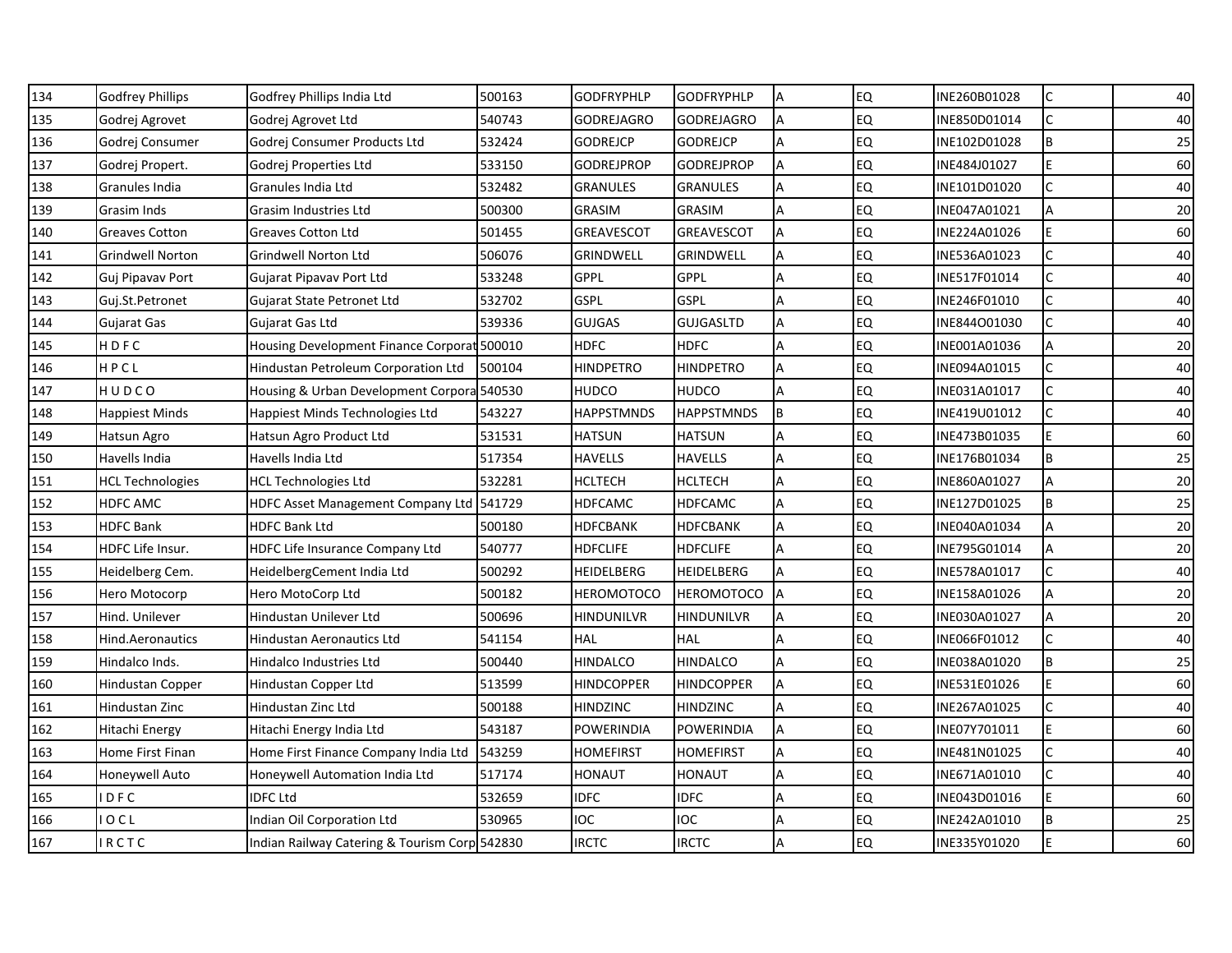| 168 | IRFC                      | Indian Railway Finance Corporation Ltd 543257       |        | <b>IRFC</b>       | <b>IRFC</b>       |   | <b>EQ</b> | INE053F01010 | $\mathsf{C}$   | 40 |
|-----|---------------------------|-----------------------------------------------------|--------|-------------------|-------------------|---|-----------|--------------|----------------|----|
| 169 | <b>ICICI Bank</b>         | <b>ICICI Bank Ltd</b>                               | 532174 | <b>ICICIBANK</b>  | <b>ICICIBANK</b>  | A | <b>EQ</b> | INE090A01021 | $\overline{A}$ | 20 |
| 170 | <b>ICICI Lombard</b>      | <b>ICICI Lombard General Insurance Compa 540716</b> |        | <b>ICICIGI</b>    | <b>ICICIGI</b>    | Α | EQ        | INE765G01017 | B              | 25 |
| 171 | <b>ICICI Pru Life</b>     | ICICI Prudential Life Insurance Company 540133      |        | <b>ICICIPRULI</b> | <b>ICICIPRULI</b> | A | <b>EQ</b> | INE726G01019 | B              | 25 |
| 172 | <b>ICICI Securities</b>   | ICICI Securities Ltd                                | 541179 | <b>ISEC</b>       | <b>ISEC</b>       | Α | <b>EQ</b> | INE763G01038 | $\epsilon$     | 40 |
| 173 | <b>IDBI Bank</b>          | IDBI Bank Ltd                                       | 500116 | <b>IDBI</b>       | IDBI              |   | <b>EQ</b> | INE008A01015 | F              | 60 |
| 174 | <b>IDFC First Bank</b>    | <b>IDFC First Bank Ltd</b>                          | 539437 | <b>IDFCFIRSTB</b> | <b>IDFCFIRSTB</b> | A | EQ        | INE092T01019 | E              | 60 |
| 175 | <b>IFB Industries</b>     | <b>IFB Industries Ltd</b>                           | 505726 | <b>IFBIND</b>     | <b>IFBIND</b>     | A | EQ        | INE559A01017 | E              | 60 |
| 176 | <b>IIFL Wealth Mgt</b>    | <b>IIFL Wealth Management Ltd</b>                   | 542772 | <b>IIFLWAM</b>    | <b>IIFLWAM</b>    | A | EQ        | INE466L01020 |                | 40 |
| 177 | Indbull.RealEst.          | Indiabulls Real Estate Ltd                          | 532832 | IBREALEST         | IBREALEST         | A | EQ        | INE069101010 | F              | 60 |
| 178 | <b>India Cements</b>      | India Cements Ltd                                   | 530005 | INDIACEM          | <b>INDIACEM</b>   | A | <b>EQ</b> | INE383A01012 | E              | 60 |
| 179 | Indiabulls Hous.          | Indiabulls Housing Finance Ltd                      | 535789 | <b>IBULHSGFIN</b> | <b>IBULHSGFIN</b> | A | EQ        | INE148I01020 | E              | 60 |
| 180 | Indiamart Inter.          | Indiamart Intermesh Ltd                             | 542726 | <b>INDIAMART</b>  | <b>INDIAMART</b>  | A | <b>EQ</b> | INE933S01016 | E              | 60 |
| 181 | <b>Indian Bank</b>        | <b>Indian Bank</b>                                  | 532814 | <b>INDIANB</b>    | <b>INDIANB</b>    | A | EQ        | INE562A01011 | F              | 60 |
| 182 | Indian Energy Ex          | Indian Energy Exchange Ltd                          | 540750 | IEX               | IEX               | A | <b>EQ</b> | INE022Q01020 | E              | 60 |
| 183 | Indian Hotels Co          | Indian Hotels Co Ltd                                | 500850 | <b>INDHOTEL</b>   | INDHOTEL          | A | <b>EQ</b> | INE053A01029 | F              | 60 |
| 184 | <b>Indigo Paints</b>      | Indigo Paints Ltd                                   | 543258 | <b>INDIGOPNTS</b> | <b>INDIGOPNTS</b> | A | EQ        | INE09VQ01012 | C              | 40 |
| 185 | <b>Indoco Remedies</b>    | <b>Indoco Remedies Ltd</b>                          | 532612 | <b>INDOCO</b>     | <b>INDOCO</b>     | A | <b>EQ</b> | INE873D01024 | E              | 60 |
| 186 | Indraprastha Gas          | Indraprastha Gas Ltd                                | 532514 | <b>IGL</b>        | IGL               |   | <b>EQ</b> | INE203G01027 |                | 40 |
| 187 | <b>Indus Towers</b>       | Indus Towers Ltd                                    | 534816 | <b>INFRATEL</b>   | <b>INDUSTOWER</b> | A | EQ        | INE121J01017 | $\mathsf{C}$   | 40 |
| 188 | <b>IndusInd Bank</b>      | IndusInd Bank Ltd                                   | 532187 | INDUSINDBK        | INDUSINDBK        | A | EQ        | INE095A01012 |                | 40 |
| 189 | Info Edg.(India)          | Info Edge (India) Ltd                               | 532777 | <b>NAUKRI</b>     | <b>NAUKRI</b>     | Α | EQ        | INE663F01024 | C              | 40 |
| 190 | Infosys                   | Infosys Ltd                                         | 500209 | <b>INFY</b>       | <b>INFY</b>       | A | <b>EQ</b> | INE009A01021 | $\overline{A}$ | 20 |
| 191 | <b>Inox Leisure</b>       | Inox Leisure Ltd                                    | 532706 | <b>INOXLEISUR</b> | <b>INOXLEISUR</b> | Α | EQ        | INE312H01016 | F              | 60 |
| 192 | Intellect Design          | Intellect Design Arena Ltd                          | 538835 | <b>INTELLECT</b>  | INTELLECT         | A | EQ        | INE306R01017 | E.             | 60 |
| 193 | Interglobe Aviat          | Interglobe Aviation Ltd                             | 539448 | <b>INDIGO</b>     | INDIGO            | A | <b>EQ</b> | INE646L01027 | C              | 40 |
| 194 | Ipca Labs.                | Ipca Laboratories Ltd                               | 524494 | <b>IPCALAB</b>    | <b>IPCALAB</b>    | A | <b>EQ</b> | INE571A01038 | C              | 40 |
| 195 | <b>ITC</b>                | <b>ITC Ltd</b>                                      | 500875 | <b>ITC</b>        | <b>ITC</b>        | A | EQ        | INE154A01025 | $\overline{A}$ | 20 |
| 196 | <b>B Chem &amp; Pharm</b> | J B Chemicals & Pharmaceuticals Ltd                 | 506943 | JBCHEPHARM        | <b>JBCHEPHARM</b> | A | <b>EQ</b> | INE572A01028 |                | 40 |
| 197 | J K Cements               | J K Cements Ltd                                     | 532644 | JKCEMENT          | <b>JKCEMENT</b>   | A | EQ        | INE823G01014 | $\mathsf{C}$   | 40 |
| 198 | Jindal Saw                | Jindal Saw Ltd                                      | 500378 | JINDALSAW         | JINDALSAW         | A | <b>EQ</b> | INE324A01024 | F              | 60 |
| 199 | Jindal Steel              | Jindal Steel & Power Ltd                            | 532286 | JINDALSTEL        | JINDALSTEL        | A | EQ        | INE749A01030 | E.             | 60 |
| 200 | <b>JM Financial</b>       | JM Financial Ltd                                    | 523405 | JMFINANCIL        | <b>JMFINANCIL</b> | A | EQ        | INE780C01023 | C              | 40 |
| 201 | JSW Steel                 | JSW Steel Ltd                                       | 500228 | JSWSTEEL          | JSWSTEEL          |   | <b>EQ</b> | INE019A01038 | <b>B</b>       | 25 |
|     |                           |                                                     |        |                   |                   |   |           |              |                |    |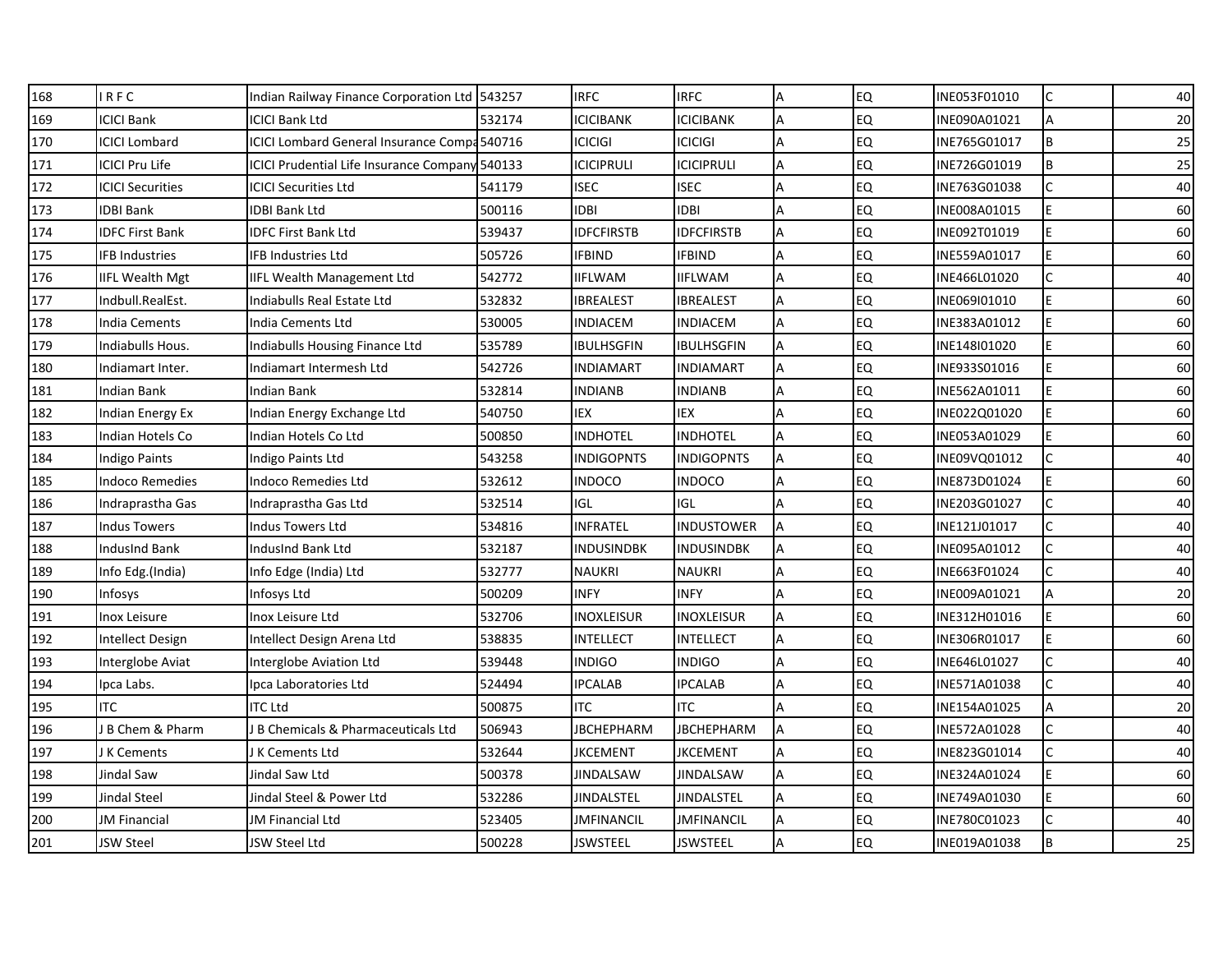| 202 | Jubilant Food.        | Jubilant Foodworks Ltd                           | 533155 | <b>JUBLFOOD</b>  | <b>JUBLFOOD</b>   | A  | <b>EQ</b> | INE797F01020 | E            | 60 |
|-----|-----------------------|--------------------------------------------------|--------|------------------|-------------------|----|-----------|--------------|--------------|----|
| 203 | Just Dial             | Just Dial Ltd                                    | 535648 | JUSTDIAL         | <b>JUSTDIAL</b>   | A  | <b>EQ</b> | INE599M01018 | E            | 60 |
| 204 | Jyothy Labs           | Jyothy Labs Ltd                                  | 532926 | <b>JYOTHYLAB</b> | <b>JYOTHYLAB</b>  | А  | EQ        | INE668F01031 | C            | 40 |
| 205 | KEC Intl.             | K E C International Ltd                          | 532714 | <b>KEC</b>       | <b>KEC</b>        | A  | <b>EQ</b> | INE389H01022 | C            | 40 |
| 206 | Kajaria Ceramics      | Kajaria Ceramics Ltd                             | 500233 | KAJARIACER       | KAJARIACER        | А  | <b>EQ</b> | INE217B01036 | C            | 40 |
| 207 | Kalpataru Power       | Kalpataru Power Transmission Ltd                 | 522287 | KALPATPOWR       | KALPATPOWR        | A  | <b>EQ</b> | INE220B01022 | C            | 40 |
| 208 | Kalyan Jewellers      | Kalyan Jewellers India Ltd                       | 543278 | KALYANKJIL       | KALYANKJIL        | A  | <b>EQ</b> | INE303R01014 | $\mathsf{C}$ | 40 |
| 209 | Kansai Nerolac        | Kansai Nerolac Paints Ltd                        | 500165 | <b>KANSAINER</b> | <b>KANSAINER</b>  | А  | <b>EQ</b> | INE531A01024 | $\mathsf{C}$ | 40 |
| 210 | Karur Vysya Bank      | Karur Vysya Bank Ltd                             | 590003 | KARURVYSYA       | <b>KARURVYSYA</b> | ΙB | <b>EQ</b> | INE036D01028 | F            | 60 |
| 211 | Kaveri Seed Co.       | Kaveri Seed Company Ltd                          | 532899 | <b>KSCL</b>      | <b>KSCL</b>       | A  | <b>EQ</b> | INE455101029 | $\mathsf{C}$ | 40 |
| 212 | KEI Industries        | KEI Industries Ltd                               | 517569 | KEI              | KEI               |    | <b>EQ</b> | INE878B01027 | E            | 60 |
| 213 | <b>KNR Construct.</b> | <b>KNR Constructions Ltd</b>                     | 532942 | <b>KNRCON</b>    | <b>KNRCON</b>     | Α  | <b>EQ</b> | INE634I01029 | C            | 40 |
| 214 | Kotak Mah. Bank       | Kotak Mahindra Bank Ltd                          | 500247 | KOTAKBANK        | <b>KOTAKBANK</b>  | A  | <b>EQ</b> | INE237A01028 | A            | 20 |
| 215 | Krishna Institu.      | Krishna Institute of Medical Sciences Ltd 543308 |        | <b>KIMS</b>      | <b>KIMS</b>       | B  | <b>EQ</b> | INE967H01017 | C            | 40 |
| 216 | KSB                   | <b>KSB Ltd</b>                                   | 500249 | <b>KSB</b>       | <b>KSB</b>        | A  | EQ        | INE999A01015 | $\mathsf{C}$ | 40 |
| 217 | & T Infotech          | Larsen & Toubro Infotech Ltd                     | 540005 | LTI              | LTI               | A  | <b>EQ</b> | INE214T01019 | B            | 25 |
| 218 | L&T Fin.Holdings      | L&T Finance Holdings Ltd                         | 533519 | LNTFH            | L&TFH             | A  | <b>EQ</b> | INE498L01015 | E            | 60 |
| 219 | L&T Technology        | L&T Technology Services Ltd                      | 540115 | LTTS             | LTTS              | A  | <b>EQ</b> | INE010V01017 | F            | 60 |
| 220 | La Opala RG           | La Opala RG Ltd                                  | 526947 | LAOPALA          | LAOPALA           | Α  | EQ        | INE059D01020 | E            | 60 |
| 221 | Lak. Mach. Works      | Lakshmi Machine Works Ltd                        | 500252 | LAXMIMACH        | LAXMIMACH         | A  | <b>EQ</b> | INE269B01029 | C            | 40 |
| 222 | Larsen & Toubro       | Larsen & Toubro Ltd                              | 500510 | LT               | LТ                | Α  | <b>EQ</b> | INE018A01030 | Α            | 20 |
| 223 | Laurus Labs           | Laurus Labs Ltd                                  | 540222 | LAURUSLABS       | LAURUSLABS        | A  | EQ        | INE947Q01028 | C            | 40 |
| 224 | LIC Housing Fin.      | LIC Housing Finance Ltd                          | 500253 | LICHSGFIN        | LICHSGFIN         | A  | <b>EQ</b> | INE115A01026 | $\mathsf{C}$ | 40 |
| 225 | Lupin                 | Lupin Ltd                                        | 500257 | LUPIN            | LUPIN             | Α  | <b>EQ</b> | INE326A01037 | B            | 25 |
| 226 | Lux Industries        | Lux Industries Ltd                               | 539542 | LUXIND           | LUXIND            | A  | EQ        | INE150G01020 | E            | 60 |
| 227 | <b>M &amp; M</b>      | Mahindra & Mahindra Ltd                          | 500520 | M&M              | M&M               | A  | <b>EQ</b> | INE101A01026 | A            | 20 |
| 228 | M & M Fin. Serv.      | Mahindra & Mahindra Financial Services 532720    |        | M&MFIN           | M&MFIN            | A  | <b>EQ</b> | INE774D01024 | E            | 60 |
| 229 | Mahanagar Gas         | Mahanagar Gas Ltd                                | 539957 | MGL              | MGL               | A  | <b>EQ</b> | INE002S01010 | $\mathsf{C}$ | 40 |
| 230 | Mahindra Holiday      | Mahindra Holidays & Resorts India Ltd            | 533088 | <b>MHRIL</b>     | <b>MHRIL</b>      | Α  | <b>EQ</b> | INE998I01010 | F            | 60 |
| 231 | Mahindra Logis.       | Mahindra Logistics Ltd                           | 540768 | <b>MAHLOG</b>    | <b>MAHLOG</b>     | A  | <b>EQ</b> | INE766P01016 | E            | 60 |
| 232 | Manappuram Fin.       | Manappuram Finance Ltd                           | 531213 | MANAPPURAM       | MANAPPURAM        | IΑ | EQ        | INE522D01027 | E            | 60 |
| 233 | Marico                | Marico Ltd                                       | 531642 | <b>MARICO</b>    | <b>MARICO</b>     | A  | <b>EQ</b> | INE196A01026 | B            | 25 |
| 234 | Maruti Suzuki         | Maruti Suzuki India Ltd                          | 532500 | <b>MARUTI</b>    | <b>MARUTI</b>     | A  | EQ        | INE585B01010 | A            | 20 |
| 235 | <b>Max Financial</b>  | Max Financial Services Ltd                       | 500271 | <b>MFSL</b>      | <b>MFSL</b>       |    | EQ        | INE180A01020 |              | 40 |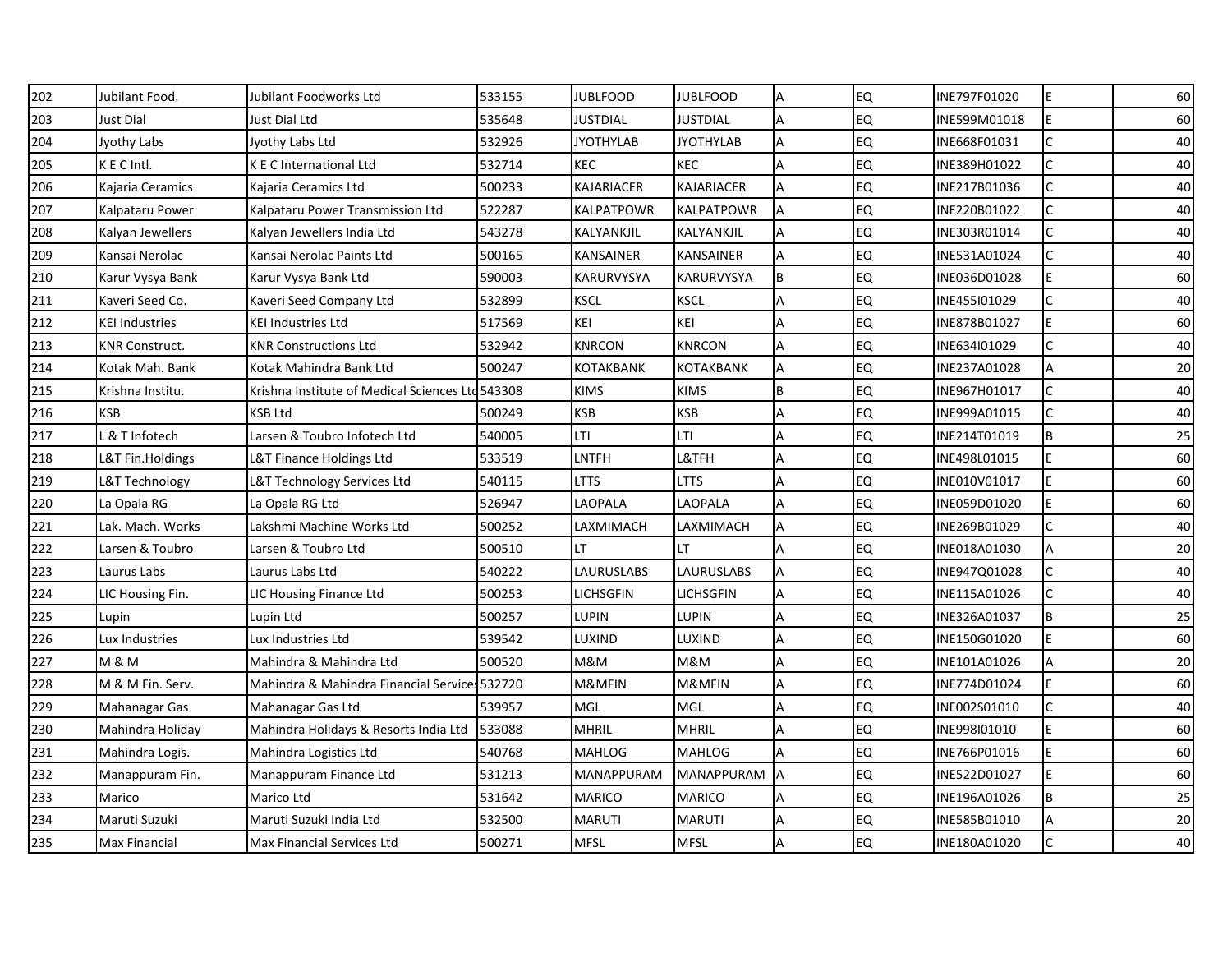| 236 | Max Healthcare         | Max Healthcare Institute Ltd                  | 543220  | <b>MAXHEALTH</b>  | MAXHEALTH         | A   | <b>EQ</b> | INE027H01010 | $\mathsf{C}$ | 40 |
|-----|------------------------|-----------------------------------------------|---------|-------------------|-------------------|-----|-----------|--------------|--------------|----|
| 237 | Mazagon Dock           | Mazagon Dock Shipbuilders Ltd                 | 543237  | <b>MAZDOCK</b>    | <b>MAZDOCK</b>    | A   | <b>EQ</b> | INE249Z01012 | C            | 40 |
| 238 | Medplus Health         | Medplus Health Services Ltd                   | 543427  | <b>MEDPLUS</b>    | <b>MEDPLUS</b>    | B   | EQ        | INE804L01022 | C            | 40 |
| 239 | <b>Metro Brands</b>    | Metro Brands Ltd                              | 543426  | <b>METROBRAND</b> | <b>METROBRAND</b> | IΒ  | <b>EQ</b> | INE317I01021 | C            | 40 |
| 240 | Metropolis Healt       | Metropolis Healthcare Ltd                     | 542650  | <b>METROPOLIS</b> | <b>METROPOLIS</b> | A   | <b>EQ</b> | INE112L01020 | E            | 60 |
| 241 | Mindtree               | Mindtree Ltd                                  | 532819  | <b>MINDTREE</b>   | MINDTREE          | Α   | EQ        | INE018I01017 | C            | 40 |
| 242 | Mishra Dhatu Nig       | Mishra Dhatu Nigam Ltd                        | 541195  | <b>MIDHANI</b>    | <b>MIDHANI</b>    | A   | <b>EQ</b> | INE099Z01011 | $\mathsf{C}$ | 40 |
| 243 | <b>MOIL</b>            | <b>MOIL Ltd</b>                               | 533286  | <b>MOIL</b>       | <b>MOIL</b>       | A   | <b>EQ</b> | INE490G01020 | $\mathsf{C}$ | 40 |
| 244 | Motil.Oswal.Fin.       | <b>Motilal Oswal Financial Services Ltd</b>   | 532892  | <b>MOTILALOFS</b> | <b>MOTILALOFS</b> | A   | <b>EQ</b> | INE338I01027 |              | 40 |
| 245 | Mphasis                | Mphasis Ltd                                   | 526299  | <b>MPHASIS</b>    | <b>MPHASIS</b>    | A   | <b>EQ</b> | INE356A01018 |              | 40 |
| 246 | MRF                    | MRF Ltd                                       | 500290  | <b>MRF</b>        | <b>MRF</b>        |     | <b>EQ</b> | INE883A01011 |              | 40 |
| 247 | Multi Comm. Exc.       | Multi Commodity Exchange of India Ltd 534091  |         | <b>MCX</b>        | <b>MCX</b>        | A   | <b>EQ</b> | INE745G01035 | C            | 40 |
| 248 | <b>Muthoot Finance</b> | Muthoot Finance Ltd                           | 533398  | <b>MUTHOOTFIN</b> | <b>MUTHOOTFIN</b> | A   | <b>EQ</b> | INE414G01012 | B            | 25 |
| 249 | Narayana Hrudaya       | Narayana Hrudayalaya Ltd                      | 539551  | <b>NH</b>         | <b>NH</b>         |     | <b>EQ</b> | INE410P01011 |              | 40 |
| 250 | Natco Pharma           | Natco Pharma Ltd                              | 524816  | NATCOPHARM        | <b>NATCOPHARM</b> | A   | <b>EQ</b> | INE987B01026 | C            | 40 |
| 251 | Natl. Aluminium        | National Aluminium Company Ltd                | 532234  | NATIONALUM        | NATIONALUM        | A   | <b>EQ</b> | INE139A01034 | F            | 60 |
| 252 | Navin Fluo.Intl.       | Navin Fluorine International Limited          | 532504  | NAVINFLUOR        | <b>NAVINFLUOR</b> | A   | <b>EQ</b> | INE048G01026 | E            | 60 |
| 253 | Nazara Technolo.       | Nazara Technologies Ltd                       | 543280  | <b>NAZARA</b>     | <b>NAZARA</b>     | B   | <b>EQ</b> | INE418L01021 | $\mathsf{C}$ | 40 |
| 254 | NBCC                   | NBCC (India) Ltd                              | 534309  | <b>NBCC</b>       | <b>NBCC</b>       |     | <b>EQ</b> | INE095N01031 | F            | 60 |
| 255 | Nestle India           | Nestle India Ltd                              | 500790  | NESTLEIND         | NESTLEIND         | A   | <b>EQ</b> | INE239A01016 | A            | 20 |
| 256 | NHPC Ltd               | NHPC Ltd                                      | 533098  | <b>NHPC</b>       | <b>NHPC</b>       | A   | <b>EQ</b> | INE848E01016 |              | 40 |
| 257 | Nippon Life Ind.       | Nippon Life India Asset Management Ltd 540767 |         | NAM-INDIA         | <b>NAM-INDIA</b>  | A   | <b>EQ</b> | INE298J01013 | C            | 40 |
| 258 | <b>NLC</b> India       | <b>NLC India Ltd</b>                          | 513683  | <b>NLCINDIA</b>   | <b>NLCINDIA</b>   | A   | <b>EQ</b> | INE589A01014 | E            | 60 |
| 259 | <b>NMDC</b>            | <b>NMDC Ltd</b>                               | 526371  | <b>NMDC</b>       | <b>NMDC</b>       |     | <b>EQ</b> | INE584A01023 |              | 40 |
| 260 | <b>NTPC</b>            | <b>NTPC Ltd</b>                               | 532555  | <b>NTPC</b>       | <b>NTPC</b>       | A   | <b>EQ</b> | INE733E01010 | A            | 20 |
| 261 | Nuvoco Vistas          | Nuvoco Vistas Corporation Ltd                 | 543334  | <b>NUVOCO</b>     | <b>NUVOCO</b>     | l B | <b>EQ</b> | INE118D01016 | C            | 40 |
| 262 | ONGC                   | Oil & Natural Gas Corpn Ltd                   | 500312  | <b>ONGC</b>       | ONGC              | A   | <b>EQ</b> | INE213A01029 | A            | 20 |
| 263 | Oberoi Realty          | Oberoi Realty Ltd                             | 533273  | <b>OBEROIRLTY</b> | <b>OBEROIRLTY</b> | A   | <b>EQ</b> | INE093I01010 | E            | 60 |
| 264 | Oil India              | Oil India Ltd                                 | 533106  | OIL               | OIL               |     | EQ        | INE274J01014 | F            | 60 |
| 265 | Oracle Fin.Serv.       | Oracle Financial Services Software Ltd        | 532466  | <b>OFSS</b>       | <b>OFSS</b>       | Α   | <b>EQ</b> | INE881D01027 | C            | 40 |
| 266 | <b>Orient Electric</b> | Orient Electric Ltd                           | 541301  | ORIENTELEC        | ORIENTELEC        | Α   | EQ        | INE142Z01019 | $\mathsf{C}$ | 40 |
| 267 | P & G Health Ltd       | Procter & Gamble Health Ltd                   | 500126  | PGHL              | <b>PGHL</b>       | A   | <b>EQ</b> | INE199A01012 |              | 40 |
| 268 | P & G Hygiene          | Procter & Gamble Hygiene and Health           | C500459 | <b>PGHH</b>       | PGHH              | Α   | EQ        | INE179A01014 | B            | 25 |
| 269 | P I Industries         | P I Industries Ltd                            | 523642  | <b>PIIND</b>      | PIIND             | A   | EQ        | INE603J01030 | B            | 25 |
|     |                        |                                               |         |                   |                   |     |           |              |              |    |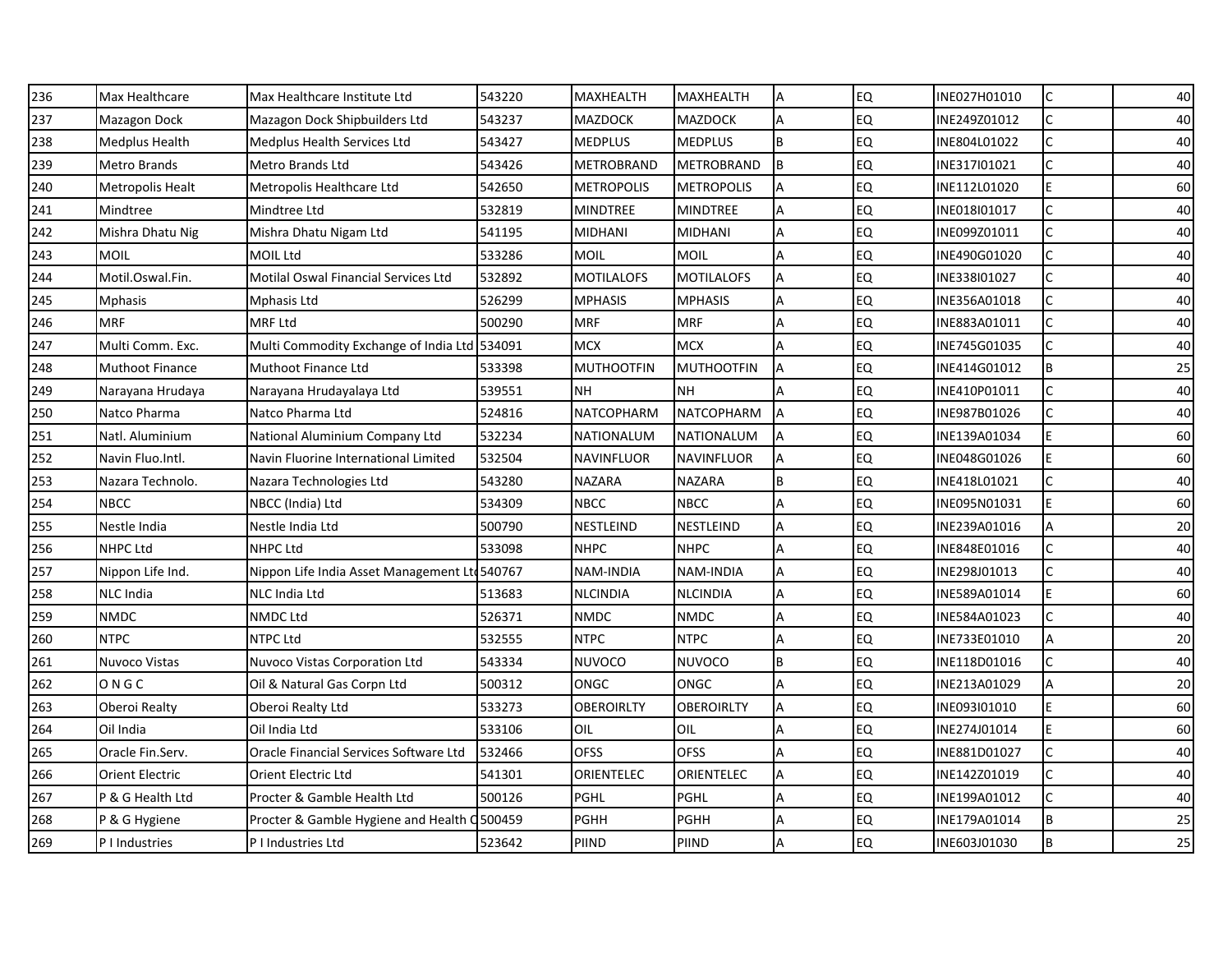| 270 | Page Industries         | Page Industries Ltd                   | 532827 | PAGEIND           | PAGEIND           | Α              | <b>EQ</b> | INE761H01022 | $\mathsf{C}$ | 40 |
|-----|-------------------------|---------------------------------------|--------|-------------------|-------------------|----------------|-----------|--------------|--------------|----|
| 271 | Persistent Sys          | Persistent Systems Ltd                | 533179 | PERSISTENT        | PERSISTENT        | A              | <b>EQ</b> | INE262H01013 | C            | 40 |
| 272 | Petronet LNG            | Petronet LNG Ltd                      | 532522 | PETRONET          | <b>PETRONET</b>   | A              | <b>EQ</b> | INE347G01014 | $\mathsf{C}$ | 40 |
| 273 | Pfizer                  | Pfizer Ltd                            | 500680 | PFIZER            | PFIZER            | А              | <b>EQ</b> | INE182A01018 | C            | 40 |
| 274 | <b>Phoenix Mills</b>    | Phoenix Mills Ltd                     | 503100 | PHOENIXLTD        | PHOENIXLTD        | A              | <b>EQ</b> | INE211B01039 | Ċ            | 40 |
| 275 | Pidilite Inds.          | Pidilite Industries Ltd               | 500331 | PIDILITIND        | PIDILITIND        | Α              | <b>EQ</b> | INE318A01026 | B            | 25 |
| 276 | Piramal Enterp.         | Piramal Enterprises Ltd               | 500302 | PEL               | PEL               | A              | <b>EQ</b> | INE140A01024 | $\mathsf{C}$ | 40 |
| 277 | Poly Medicure           | Poly Medicure Ltd                     | 531768 | <b>POLYMED</b>    | POLYMED           | A              | EQ        | INE205C01021 | F            | 60 |
| 278 | Polycab India           | Polycab India Ltd                     | 542652 | <b>POLYCAB</b>    | POLYCAB           | A              | <b>EQ</b> | INE455K01017 |              | 40 |
| 279 | Power Fin.Corpn.        | Power Finance Corporation Ltd         | 532810 | PFC               | PFC               | A              | <b>EQ</b> | INE134E01011 |              | 40 |
| 280 | Power Grid Corpn        | Power Grid Corporation of India Ltd   | 532898 | POWERGRID         | POWERGRID         |                | <b>EQ</b> | INE752E01010 | А            | 20 |
| 281 | <b>Prestige Estates</b> | Prestige Estates Projects Ltd         | 533274 | <b>PRESTIGE</b>   | PRESTIGE          | A              | <b>EQ</b> | INE811K01011 | E            | 60 |
| 282 | <b>Prince Pipes</b>     | Prince Pipes & Fittings Ltd           | 542907 | <b>PRINCEPIPE</b> | <b>PRINCEPIPE</b> | Α              | <b>EQ</b> | INE689W01016 | E            | 60 |
| 283 | Punjab Natl.Bank        | Punjab National Bank                  | 532461 | PNB               | PNB               | A              | EQ        | INE160A01022 | F            | 60 |
| 284 | <b>PVR</b>              | <b>PVR Ltd</b>                        | 532689 | <b>PVR</b>        | <b>PVR</b>        | A              | <b>EQ</b> | INE191H01014 | E            | 60 |
| 285 | R C F                   | Rashtriya Chemicals & Fertilizers Ltd | 524230 | <b>RCF</b>        | <b>RCF</b>        | A              | EQ        | INE027A01015 | F            | 60 |
| 286 | Radico Khaitan          | Radico Khaitan Ltd                    | 532497 | RADICO            | RADICO            | Α              | EQ        | INE944F01028 | E            | 60 |
| 287 | Railtel Corpn.          | Railtel Corporation of India Ltd      | 543265 | RAILTEL           | RAILTEL           | Α              | <b>EQ</b> | INE0DD101019 | $\mathsf{C}$ | 40 |
| 288 | Rain Industries         | Rain Industries Ltd                   | 500339 | RAIN              | RAIN              | A              | <b>EQ</b> | INE855B01025 | E            | 60 |
| 289 | Rajesh Exports          | Rajesh Exports Ltd                    | 531500 | <b>RAJESHEXPO</b> | <b>RAJESHEXPO</b> | A              | EQ        | INE343B01030 | $\mathsf{C}$ | 40 |
| 290 | Rallis India            | Rallis India Ltd                      | 500355 | RALLIS            | RALLIS            | $\overline{A}$ | <b>EQ</b> | INE613A01020 |              | 40 |
| 291 | Ratnamani Metals        | Ratnamani Metals & Tubes Ltd          | 520111 | RATNAMANI         | RATNAMANI         | A              | EQ        | INE703B01027 | C            | 40 |
| 292 | <b>RBL Bank</b>         | <b>RBL Bank Ltd</b>                   | 540065 | RBLBANK           | RBLBANK           | A              | <b>EQ</b> | INE976G01028 | E            | 60 |
| 293 | <b>REC Ltd</b>          | <b>REC Ltd</b>                        | 532955 | <b>RECLTD</b>     | <b>RECLTD</b>     | A              | EQ        | INE020B01018 |              | 40 |
| 294 | Relaxo Footwear         | Relaxo Footwears Ltd                  | 530517 | <b>RELAXO</b>     | RELAXO            | A              | EQ        | INE131B01039 | C            | 40 |
| 295 | Reliance Industr        | Reliance Industries Ltd               | 500325 | RELIANCE          | RELIANCE          | A              | EQ        | INE002A01018 | A            | 20 |
| 296 | <b>Restaurant Brand</b> | Restaurant Brands Asia Ltd            | 543248 | <b>RBA</b>        | <b>RBA</b>        | А              | <b>EQ</b> | INE07T201019 | E            | 60 |
| 297 | SAIL                    | Steel Authority of India Ltd          | 500113 | SAIL              | SAIL              | $\overline{A}$ | <b>EQ</b> | INE114A01011 | $\mathsf{C}$ | 40 |
| 298 | SCI                     | Shipping Corporation of India Ltd     | 523598 | SCI               | SCI               | A              | <b>EQ</b> | INE109A01011 | F            | 60 |
| 299 | Sanofi India            | Sanofi India Ltd                      | 500674 | SANOFI            | SANOFI            | A              | <b>EQ</b> | INE058A01010 | $\mathsf{C}$ | 40 |
| 300 | Sapphire Foods          | Sapphire Foods India Ltd              | 543397 | SAPPHIRE          | SAPPHIRE          | B              | <b>EQ</b> | INE806T01012 | $\mathsf{C}$ | 40 |
| 301 | <b>SBI Cards</b>        | SBI Cards & Payment Services Ltd      | 543066 | SBICARD           | <b>SBICARD</b>    | A              | <b>EQ</b> | INE018E01016 | B            | 25 |
| 302 | SBI Life Insuran        | SBI Life Insurance Company Ltd        | 540719 | SBILIFE           | <b>SBILIFE</b>    | A              | EQ        | INE123W01016 | A            | 20 |
| 303 | Schaeffler India        | Schaeffler India Ltd                  | 505790 | <b>SCHAEFFLER</b> | <b>SCHAEFFLER</b> | $\overline{A}$ | EQ        | INE513A01022 |              | 40 |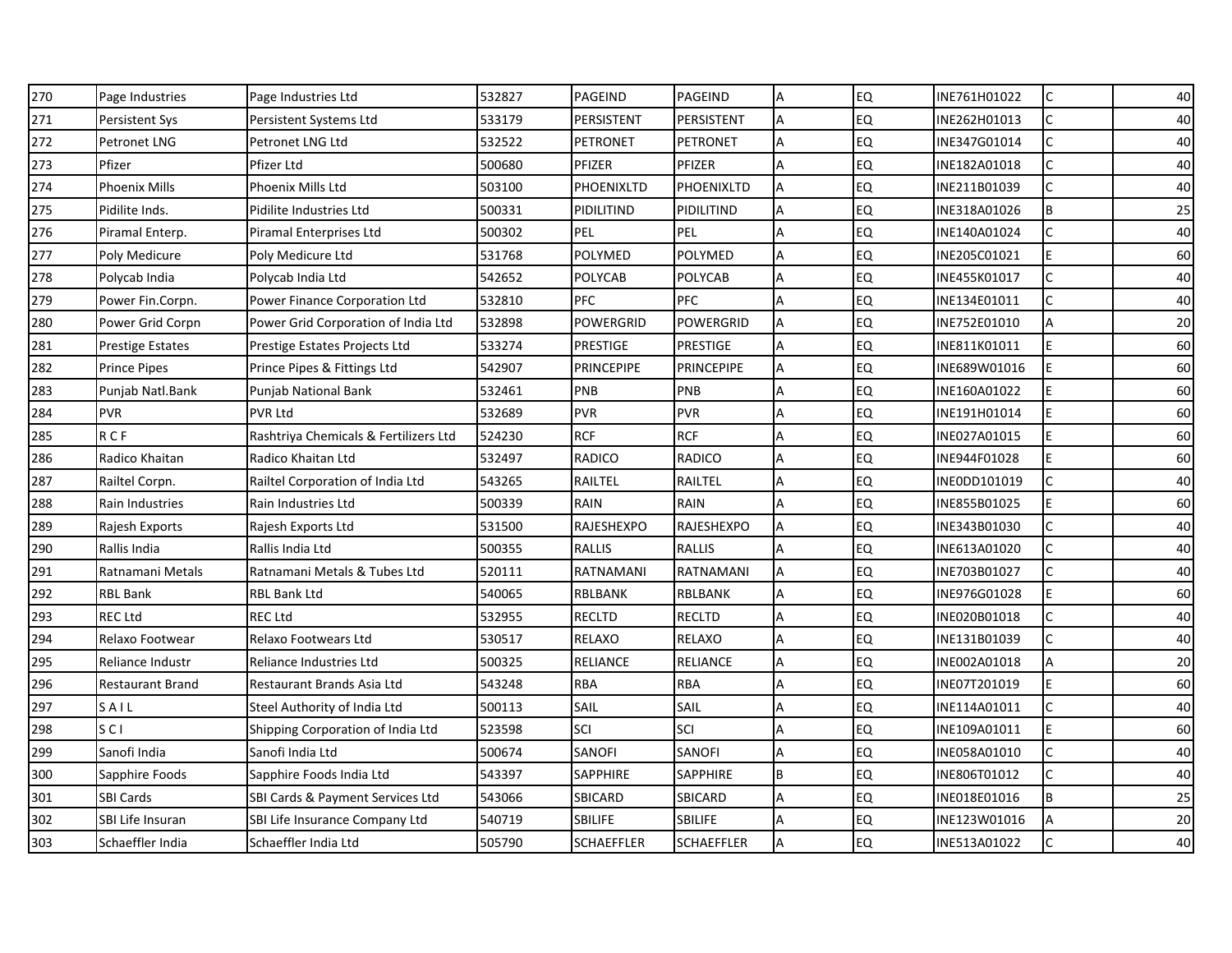| 304 | Sequent Scien.        | Sequent Scientific Ltd                        | 512529 | <b>SEQUENT</b>    | <b>SEQUENT</b>    |     | <b>EQ</b> | INE807F01027 | lE.          | 60 |
|-----|-----------------------|-----------------------------------------------|--------|-------------------|-------------------|-----|-----------|--------------|--------------|----|
| 305 | Sheela Foam           | Sheela Foam Ltd                               | 540203 | <b>SFL</b>        | <b>SFL</b>        | A   | <b>EQ</b> | INE916U01025 | C            | 40 |
| 306 | Shilpa Medicare       | Shilpa Medicare Ltd                           | 530549 | SHILPAMED         | SHILPAMED         | A   | EQ        | INE790G01031 | E            | 60 |
| 307 | <b>Shree Cement</b>   | <b>Shree Cement Ltd</b>                       | 500387 | <b>SHREECEM</b>   | SHREECEM          | Α   | <b>EQ</b> | INE070A01015 | A            | 20 |
| 308 | Shriram Trans.        | Shriram Transport Finance Company Ltd 511218  |        | SRTRANSFIN        | SRTRANSFIN        | A   | EQ        | INE721A01013 | E            | 60 |
| 309 | <b>Shyam Metalics</b> | Shyam Metalics & Energy Ltd                   | 543299 | SHYAMMETL         | SHYAMMETL         | B   | <b>EQ</b> | INE810G01011 | $\mathsf{C}$ | 40 |
| 310 | Siemens               | Siemens Ltd                                   | 500550 | <b>SIEMENS</b>    | <b>SIEMENS</b>    | A   | <b>EQ</b> | INE003A01024 | B            | 25 |
| 311 | SJVN                  | SJVN Ltd                                      | 533206 | <b>SJVN</b>       | <b>SJVN</b>       | A   | <b>EQ</b> | INE002L01015 | $\mathsf{C}$ | 40 |
| 312 | <b>SKF India</b>      | SKF India Ltd                                 | 500472 | <b>SKFINDIA</b>   | <b>SKFINDIA</b>   | A   | <b>EQ</b> | INE640A01023 |              | 40 |
| 313 | Solar Industries      | Solar Industries India Ltd                    | 532725 | SOLARINDS         | SOLARINDS         | A   | EQ        | INE343H01029 | C            | 40 |
| 314 | Sona BLW Precis.      | Sona BLW Precision Forgings Ltd               | 543300 | SONACOMS          | SONACOMS          | ΙB  | <b>EQ</b> | INE073K01018 | Е            | 60 |
| 315 | Sonata Software       | Sonata Software Ltd                           | 532221 | SONATSOFTW        | SONATSOFTW        | A   | <b>EQ</b> | INE269A01021 | C            | 40 |
| 316 | <b>SPARC</b>          | Sun Pharma Advanced Research Compa 532872     |        | SPARC             | SPARC             | A   | EQ        | INE232I01014 | E            | 60 |
| 317 | SpiceJet              | SpiceJet Ltd                                  | 500285 | <b>SPICEJET</b>   | <b>SPICEJET</b>   | A   | EQ        | INE285B01017 | Е            | 60 |
| 318 | <b>SRF</b>            | SRF Ltd                                       | 503806 | <b>SRF</b>        | <b>SRF</b>        | Α   | EQ        | INE647A01010 | B            | 25 |
| 319 | St Bk of India        | State Bank of India                           | 500112 | <b>SBIN</b>       | <b>SBIN</b>       | A   | EQ        | INE062A01020 | A            | 20 |
| 320 | Star Health Insu      | Star Health & Allied Insurance Company 543412 |        | <b>STARHEALTH</b> | STARHEALTH        | B   | <b>EQ</b> | INE575P01011 | C            | 40 |
| 321 | <b>Strides Pharma</b> | Strides Pharma Science Ltd                    | 532531 | <b>STAR</b>       | <b>STAR</b>       | A   | EQ        | INE939A01011 | E            | 60 |
| 322 | Sudarshan Chem.       | Sudarshan Chemical Industries Ltd             | 506655 | SUDARSCHEM        | <b>SUDARSCHEM</b> | A   | EQ        | INE659A01023 | $\mathsf{C}$ | 40 |
| 323 | Sumitomo Chemi.       | Sumitomo Chemical India Ltd                   | 542920 | <b>SUMICHEM</b>   | <b>SUMICHEM</b>   | A   | <b>EQ</b> | INE258G01013 | C            | 40 |
| 324 | Sun Pharma.Inds.      | Sun Pharmaceuticals Industries Ltd            | 524715 | SUNPHARMA         | SUNPHARMA         | A   | <b>EQ</b> | INE044A01036 | Α            | 20 |
| 325 | Sun TV Network        | Sun TV Network Ltd                            | 532733 | <b>SUNTV</b>      | <b>SUNTV</b>      | A   | <b>EQ</b> | INE424H01027 | C            | 40 |
| 326 | Sundaram Finance      | Sundaram Finance Ltd                          | 590071 | SUNDARMFIN        | SUNDARMFIN        | l B | <b>EQ</b> | INE660A01013 | E            | 60 |
| 327 | Supreme Inds.         | Supreme Industries Ltd                        | 509930 | SUPREMEIND        | <b>SUPREMEIND</b> |     | EQ        | INE195A01028 | $\mathsf{C}$ | 40 |
| 328 | Suven Pharma          | Suven Pharmaceuticals Ltd                     | 543064 | <b>SUVENPHAR</b>  | <b>SUVENPHAR</b>  | A   | <b>EQ</b> | INE03QK01018 | C            | 40 |
| 329 | Symphony              | Symphony Ltd                                  | 517385 | <b>SYMPHONY</b>   | <b>SYMPHONY</b>   | A   | <b>EQ</b> | INE225D01027 | $\mathsf{C}$ | 40 |
| 330 | Syngene Intl.         | Syngene International Ltd                     | 539268 | SYNGENE           | SYNGENE           | A   | <b>EQ</b> | INE398R01022 | C            | 40 |
| 331 | <b>Tata Chemicals</b> | Tata Chemicals Ltd                            | 500770 | TATACHEM          | TATACHEM          | A   | <b>EQ</b> | INE092A01019 | C            | 40 |
| 332 | Tata Coffee           | Tata Coffee Ltd                               | 532301 | TATACOFFEE        | TATACOFFEE        | Α   | EQ        | INE493A01027 |              | 40 |
| 333 | Tata Comm             | <b>Tata Communications Ltd</b>                | 500483 | TATACOMM          | TATACOMM          | A   | <b>EQ</b> | INE151A01013 | C            | 40 |
| 334 | Tata Consumer         | Tata Consumer Products Ltd                    | 500800 | TATACONSUM        | TATACONSUM        | A   | <b>EQ</b> | INE192A01025 | A            | 20 |
| 335 | Tata Motors           | Tata Motors Ltd                               | 500570 | TATAMOTORS        | TATAMOTORS        | A   | <b>EQ</b> | INE155A01022 | B            | 25 |
| 336 | Tata Power Co.        | Tata Power Company Ltd                        | 500400 | TATAPOWER         | TATAPOWER         | A   | EQ        | INE245A01021 | E            | 60 |
| 337 | Tata Steel            | Tata Steel Ltd                                | 500470 | TATASTEEL         | TATASTEEL         | A   | EQ        | INE081A01012 | B            | 25 |
|     |                       |                                               |        |                   |                   |     |           |              |              |    |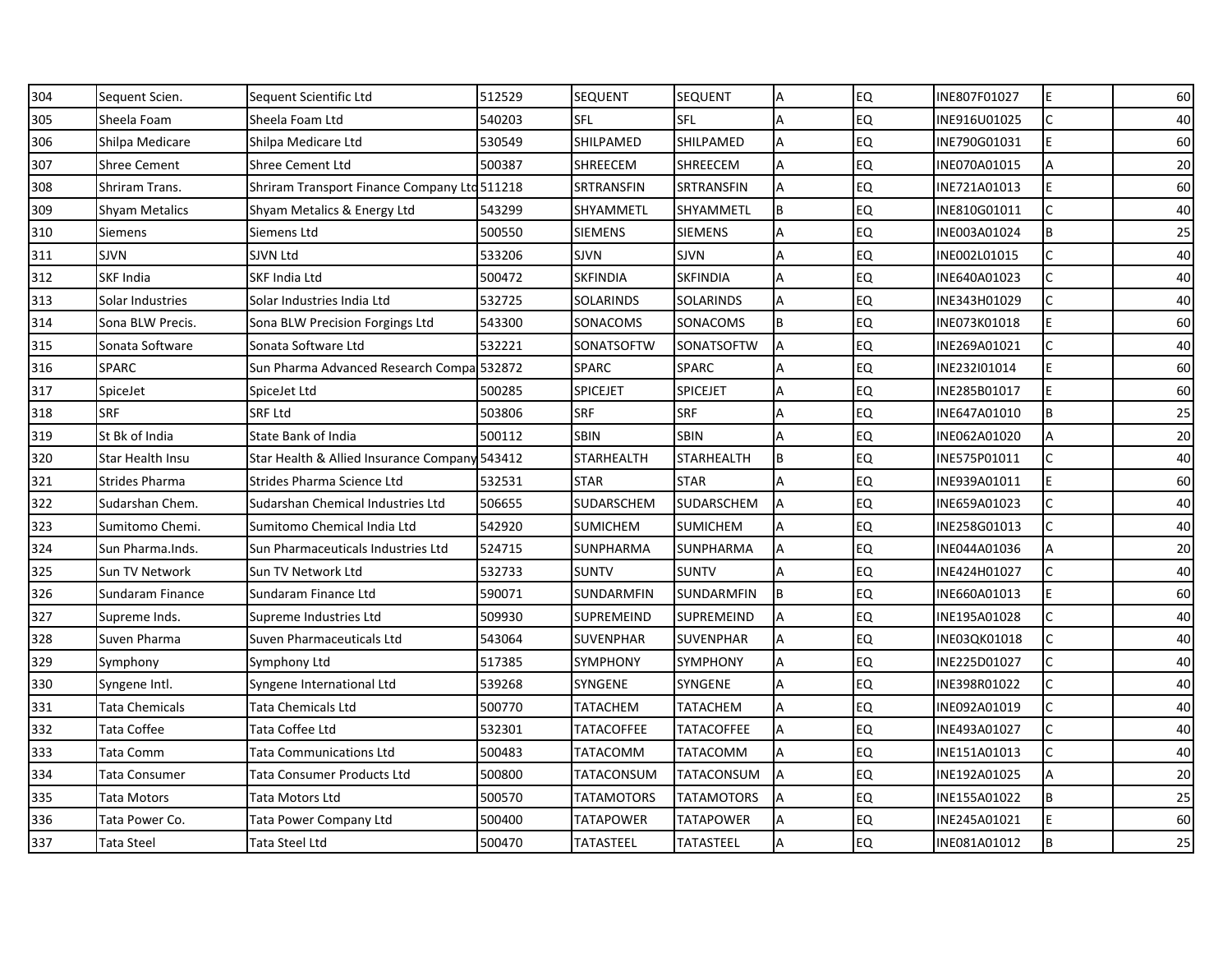| 338 | TCS                     | Tata Consultancy Services Ltd    | 532540 | <b>TCS</b>        | <b>TCS</b>        |    | <b>EQ</b> | INE467B01029 | $\overline{A}$          | 20 |
|-----|-------------------------|----------------------------------|--------|-------------------|-------------------|----|-----------|--------------|-------------------------|----|
| 339 | Team Lease Serv.        | Team Lease Services Ltd          | 539658 | TEAMLEASE         | TEAMLEASE         | A  | <b>EQ</b> | INE985S01024 | $\mathsf{C}$            | 40 |
| 340 | Tech Mahindra           | Tech Mahindra Ltd                | 532755 | TECHM             | TECHM             | Α  | EQ        | INE669C01036 | $\overline{\mathsf{A}}$ | 20 |
| 341 | The Ramco Cement        | The Ramco Cements Ltd            | 500260 | RAMCOCEM          | <b>RAMCOCEM</b>   | A  | <b>EQ</b> | INE331A01037 |                         | 40 |
| 342 | Thermax                 | Thermax Ltd                      | 500411 | THERMAX           | THERMAX           | A  | EQ        | INE152A01029 | C                       | 40 |
| 343 | Thyrocare Tech.         | Thyrocare Technologies Ltd       | 539871 | THYROCARE         | THYROCARE         | Α  | EQ        | INE594H01019 | F                       | 60 |
| 344 | Timken India            | Timken India Ltd                 | 522113 | TIMKEN            | TIMKEN            | A  | <b>EQ</b> | INE325A01013 | C                       | 40 |
| 345 | <b>Titan Company</b>    | Titan Company Ltd                | 500114 | TITAN             | <b>TITAN</b>      | А  | EQ        | INE280A01028 | $\overline{A}$          | 20 |
| 346 | Torrent Pharma.         | Torrent Pharmaceuticals Ltd      | 500420 | TORNTPHARM        | TORNTPHARM        | A  | <b>EQ</b> | INE685A01028 | B                       | 25 |
| 347 | Torrent Power           | Torrent Power Ltd                | 532779 | TORNTPOWER        | TORNTPOWER        | ΙA | EQ        | INE813H01021 | $\mathsf{C}$            | 40 |
| 348 | Trent                   | Trent Ltd                        | 500251 | TRENT             | TRENT             |    | EQ        | INE849A01020 |                         | 40 |
| 349 | TTK Prestige            | <b>TTK Prestige Ltd</b>          | 517506 | <b>TTKPRESTIG</b> | <b>TTKPRESTIG</b> | A  | <b>EQ</b> | INE690A01028 |                         | 40 |
| 350 | Tube Investments        | Tube Investments of India Ltd    | 540762 | TIINDIA           | TIINDIA           | A  | EQ        | INE974X01010 | E                       | 60 |
| 351 | TVS Motor Co.           | TVS Motor Company Ltd            | 532343 | TVSMOTOR          | TVSMOTOR          | A  | <b>EQ</b> | INE494B01023 |                         | 40 |
| 352 | Uflex                   | Uflex Ltd                        | 500148 | <b>UFLEX</b>      | UFLEX             | A  | EQ        | INE516A01017 | E                       | 60 |
| 353 | UltraTech Cem.          | UltraTech Cement Ltd             | 532538 | ULTRACEMCO        | ULTRACEMCO        | A  | <b>EQ</b> | INE481G01011 | $\overline{A}$          | 20 |
| 354 | Union Bank (I)          | Union Bank of India              | 532477 | UNIONBANK         | UNIONBANK         | A  | EQ        | INE692A01016 | E                       | 60 |
| 355 | <b>United Breweries</b> | <b>United Breweries Ltd</b>      | 532478 | UBL               | UBL               | A  | EQ        | INE686F01025 | $\mathsf{C}$            | 40 |
| 356 | <b>United Spirits</b>   | United Spirits Ltd               | 532432 | <b>UNITDSPR</b>   | MCDOWELL-N        | IΒ | EQ        | INE854D01024 | <b>B</b>                | 25 |
| 357 | <b>UPL</b>              | <b>UPL Ltd</b>                   | 512070 | UPL               | UPL               | A  | EQ        | INE628A01036 | $\overline{A}$          | 20 |
| 358 | UTI AMC                 | UTI Asset Management Company Ltd | 543238 | UTIAMC            | UTIAMC            | Α  | <b>EQ</b> | INE094J01016 | $\mathsf{C}$            | 40 |
| 359 | VIP Inds.               | VIP Industries Ltd               | 507880 | <b>VIPIND</b>     | <b>VIPIND</b>     | A  | <b>EQ</b> | INE054A01027 | E                       | 60 |
| 360 | Vakrangee               | Vakrangee Ltd                    | 511431 | VAKRANGEE         | VAKRANGEE         | Α  | EQ        | INE051B01021 | E                       | 60 |
| 361 | Varun Beverages         | Varun Beverages Ltd              | 540180 | <b>VBL</b>        | VBL               |    | <b>EQ</b> | INE200M01013 |                         | 40 |
| 362 | Vedanta                 | Vedanta Ltd                      | 500295 | <b>VEDL</b>       | <b>VEDL</b>       | A  | EQ        | INE205A01025 | D                       | 50 |
| 363 | V-Guard Industri        | V-Guard Industries Ltd           | 532953 | VGUARD            | VGUARD            | A  | <b>EQ</b> | INE951I01027 | $\mathsf{C}$            | 40 |
| 364 | Vijaya Diagnost.        | Vijaya Diagnostic Centre Ltd     | 543350 | VIJAYA            | VIJAYA            |    | EQ        | INE043W01024 |                         | 40 |
| 365 | Vinati Organics         | Vinati Organics Ltd              | 524200 | <b>VINATIORGA</b> | <b>VINATIORGA</b> | A  | EQ        | INE410B01037 | $\Gamma$                | 40 |
| 366 | V-Mart Retail           | V-Mart Retail Ltd                | 534976 | <b>VMART</b>      | <b>VMART</b>      |    | <b>EQ</b> | INE665J01013 |                         | 40 |
| 367 | Vodafone Idea           | Vodafone Idea Ltd                | 532822 | <b>IDEA</b>       | <b>IDEA</b>       | Α  | EQ        | INE669E01016 | E                       | 60 |
| 368 | Voltas                  | Voltas Ltd                       | 500575 | <b>VOLTAS</b>     | VOLTAS            | Α  | EQ        | INE226A01021 | $\mathsf{C}$            | 40 |
| 369 | Westlife Develop        | Westlife Development Ltd         | 505533 | WESTLIFE          | WESTLIFE          | A  | EQ        | INE274F01020 |                         | 40 |
| 370 | Whirlpool India         | Whirlpool of India Ltd           | 500238 | <b>WHIRLPOOL</b>  | <b>WHIRLPOOL</b>  | A  | EQ        | INE716A01013 | $\mathsf{C}$            | 40 |
| 371 | Wipro                   | Wipro Ltd                        | 507685 | <b>WIPRO</b>      | <b>WIPRO</b>      | A  | EQ        | INE075A01022 | $\overline{A}$          | 20 |
|     |                         |                                  |        |                   |                   |    |           |              |                         |    |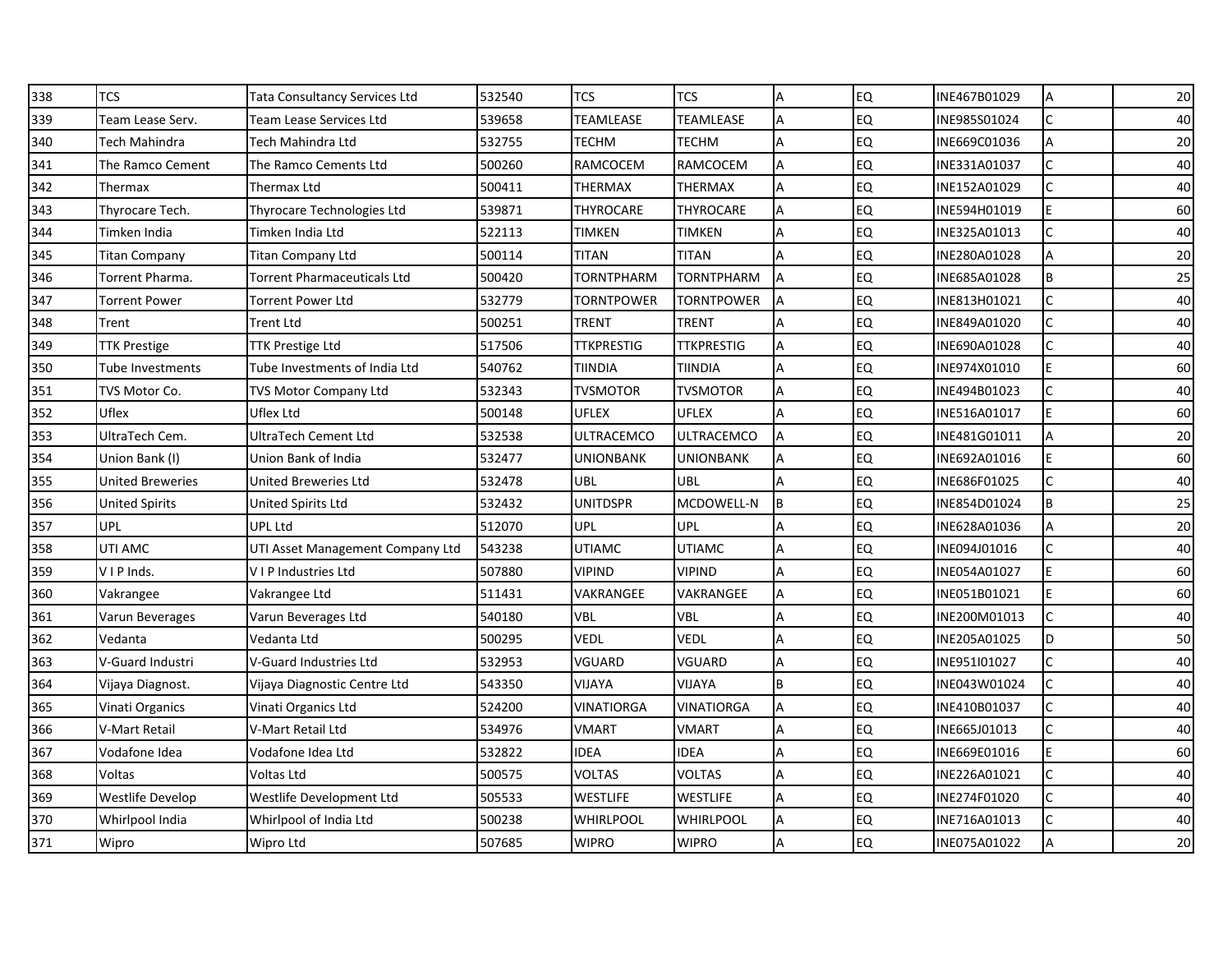| 372 | Zee Entertainmen                            | Zee Entertainment Enterprises Ltd                   | 505537            | <b>ZEEL</b>       | ZEEL              | Α          | EQ           | INE256A01028        | E            | 60 |
|-----|---------------------------------------------|-----------------------------------------------------|-------------------|-------------------|-------------------|------------|--------------|---------------------|--------------|----|
| 373 | <b>ZF Commercial</b>                        | ZF Commercial Vehicle Control System                | 533023            | <b>WABCOINDIA</b> | ZFCVINDIA         | A          | <b>EQ</b>    | INE342J01019        | $\mathsf{C}$ | 40 |
| 374 | Zydus Lifesci.                              | Zydus Lifesciences Ltd                              | 532321            | ZYDUSLIFE         | ZYDUSLIFE         | A          | EQ           | INE010B01027        | B            | 25 |
| 375 | Zydus Wellness                              | Zydus Wellness Ltd                                  | 531335            | ZYDUSWELL         | ZYDUSWELL         | A          | EQ           | INE768C01010        | C            | 40 |
|     |                                             | BIRLASLAMC - ABSLBANET BIRLASLAMC - ABSLBANETF      | ABSLBANETF        | ABSLBANETF        | ABSLBANETF        | ETF        | <b>MFETF</b> | INF209KB17D5        | A            | 20 |
|     |                                             | BIRLASLAMC - ABSLNN50EBIRLASLAMC - ABSLNN50ET       | ABSLNN50ET        | ABSLNN50ET        | ABSLNN50ET        | <b>ETF</b> | <b>MFETF</b> | INF209KB16D7        | Α            | 20 |
|     |                                             | NIPPONAMC - NETFAUTO NIPPONAMC - NETFAUTO           | <b>AUTOBEES</b>   | <b>AUTOBEES</b>   | <b>AUTOBEES</b>   | ETF        | <b>MFETF</b> | INF204KC1337        | A            | 20 |
|     | AXISAMC - AXISBNKETF                        | AXISAMC - AXISBNKETF                                | <b>AXISBNKETF</b> | <b>AXISBNKETF</b> | <b>AXISBNKETF</b> | ETF        | <b>MFETF</b> | INF846K01X63        | A            | 20 |
|     | AXISAMC - AXISBPSETF                        | AXISAMC - AXISBPSETF                                | <b>AXISBPSETF</b> | AXISBPSETF        | <b>AXISBPSETF</b> | <b>ETF</b> | <b>MFETF</b> | INF846K01Z04        | A            | 20 |
| 6   | Axis MF - Axis Gold ETF                     | Axis MF - Axis Gold ETF                             | <b>AXISGOLD</b>   | AXISGOLD          | <b>AXISGOLD</b>   | ETF        | <b>MFETF</b> | INF846K01W80        | A            | 20 |
|     | AXISAMC - AXISHCETF                         | AXISAMC - AXISHCETF                                 | <b>AXISHCETF</b>  | <b>AXISHCETF</b>  | <b>AXISHCETF</b>  | <b>ETF</b> | <b>MFETF</b> | INF846K01Z12        | А            | 20 |
| 8   | AXISAMC - AXISNIFTY                         | AXISAMC - AXISNIFTY                                 | <b>AXISNIFTY</b>  | <b>AXISNIFTY</b>  | <b>AXISNIFTY</b>  | <b>ETF</b> | <b>MFETF</b> | INF846K01W98        | A            | 20 |
| 9   | AXISAMC - AXISTECETF                        | AXISAMC - AXISTECETF                                | <b>AXISTECETF</b> | <b>AXISTECETF</b> | <b>AXISTECETF</b> | <b>ETF</b> | <b>MFETF</b> | INF846K01Y96        | A            | 20 |
| 10  | NIP IND ETF BANK BEES                       | <b>NIP IND ETF BANK BEES</b>                        | <b>BANKBEES</b>   | <b>BANKBEES</b>   | <b>BANKBEES</b>   | <b>ETF</b> | <b>MFETF</b> | INF204KB15I9        | A            | 20 |
| 11  | EDELAMC - BBETF0432                         | EDELAMC - BBETF0432                                 | BBETF0432         | BBETF0432         | BBETF0432         | ETF        | <b>MFETF</b> | INF754K01OB1        | A            | 20 |
| 12  | AB SL Gold ETF-GO                           | AB SL Gold ETF-GO                                   | <b>BSLGOLDETF</b> | <b>BSLGOLDETF</b> | <b>BSLGOLDETF</b> | <b>ETF</b> | <b>MFETF</b> | INF209KB18D3        | Α            | 20 |
| 13  | AB SL Nifty ETF - GO                        | AB SL Nifty ETF - GO                                | <b>BSLNIFTY</b>   | <b>BSLNIFTY</b>   | <b>BSLNIFTY</b>   | <b>ETF</b> | <b>MFETF</b> | INF209KB19D1        | A            | 20 |
| 14  |                                             | BIRLASLAMC - BSLSENETF BIRLASLAMC - BSLSENETFG      | <b>BSLSENETFG</b> | <b>BSLSENETFG</b> | <b>BSLSENETFG</b> | ETF        | <b>MFETF</b> | INF209KB10E8        | A            | 20 |
| 15  |                                             | NIP IND ETF CONSUMPTIONIP IND ETF CONSUMPTION       | <b>CONSUMBEES</b> | <b>CONSUMBEES</b> | <b>CONSUMBEES</b> | <b>ETF</b> | <b>MFETF</b> | INF204KA1LD7        | A            | 20 |
| 16  | CPSE ETF                                    | <b>CPSE ETF</b>                                     | <b>CPSEETF</b>    | <b>CPSEETF</b>    | <b>CPSEETF</b>    | ETF        | <b>MFETF</b> | INF457M01133        | A            | 20 |
| 17  | NIP IND ETF DIV OPP                         | NIP IND ETF DIV OPP                                 | <b>DIVOPPBEES</b> | <b>DIVOPPBEES</b> | <b>DIVOPPBEES</b> | ETF        | <b>MFETF</b> | INF204KA1MS3        | А            | 20 |
| 18  | DSPAMC - DSPN50ETF                          | DSPAMC - DSPN50ETF                                  | DSPN50ETF         | DSPN50ETF         | DSPN50ETF         | <b>ETF</b> | <b>MFETF</b> | INF740KA1CL0        | A            | 20 |
| 19  | <b>DSPAMC - DSPNEWETF</b>                   | <b>DSPAMC - DSPNEWETF</b>                           | <b>DSPNEWETF</b>  | <b>DSPNEWETF</b>  | <b>DSPNEWETF</b>  | ETF        | <b>MFETF</b> | INF740KA1QK2        | A            | 20 |
| 20  | DSPAMC - DSPQ50ETF                          | DSPAMC - DSPQ50ETF                                  | DSPQ50ETF         | DSPQ50ETF         | DSPQ50ETF         | ETF        | <b>MFETF</b> | INF740KA1QL0        | A            | 20 |
| 21  | EDELAMC - EBBETF0423                        | EDELAMC - EBBETF0423                                | EBBETF0423        | EBBETF0423        | EBBETF0423        | ETF        | <b>MFETF</b> | INF754K01KN4        | A            | 20 |
| 22  | EDELAMC - EBBETF0425                        | EDELAMC - EBBETF0425                                | EBBETF0425        | EBBETF0425        | EBBETF0425        | ETF        | <b>MFETF</b> | INF754K01LD3        | A            | 20 |
| 23  | EDELAMC - EBBETF0430                        | EDELAMC - EBBETF0430                                | EBBETF0430        | EBBETF0430        | EBBETF0430        | <b>ETF</b> | <b>MFETF</b> | INF754K01KO2        | Α            | 20 |
| 24  | EDELAMC - EBBETF0431                        | EDELAMC - EBBETF0431                                | EBBETF0431        | EBBETF0431        | EBBETF0431        | ETF        | <b>MFETF</b> | INF754K01LE1        | A            | 20 |
| 25  | NIP IND ETF GOLD BEES                       | INIP IND ETF GOLD BEES                              | <b>GOLDBEES</b>   | <b>GOLDBEES</b>   | <b>GOLDBEES</b>   | <b>ETF</b> | <b>MFETF</b> | <b>INF204KB17I5</b> | A            | 20 |
| 26  |                                             | UTI Mutual Fund - UTI Gol UTI Mutual Fund - UTI Gol | <b>GOLDSHARE</b>  | <b>GOLDSHARE</b>  | <b>GOLDSHARE</b>  | ETF        | <b>MFETF</b> | INF789F1AUX7        | A            | 20 |
| 27  | HDFCAMC - HBANKETF                          | <b>HDFCAMC - HBANKETF</b>                           | HBANKETF          | HBANKETF          | HBANKETF          | ETF        | <b>MFETF</b> | INF179KC1AN8        | Α            | 20 |
| 28  | <b>HDFC Gold ETF</b>                        | <b>HDFC Gold ETF</b>                                | HDFCMFGETF        | <b>HDFCMFGETF</b> | <b>HDFCMFGETF</b> | <b>ETF</b> | <b>MFETF</b> | INF179KC1981        | Α            | 20 |
| 29  | HDFCAMC - HDFCNIFETF   HDFCAMC - HDFCNIFETF |                                                     | <b>HDFCNIFETF</b> | <b>HDFCNIFETF</b> | <b>HDFCNIFETF</b> | <b>ETF</b> | <b>MFETF</b> | INF179KC1965        | A            | 20 |
| 30  | HDFCAMC - HDFCSENETF   HDFCAMC - HDFCSENETF |                                                     | <b>HDFCSENETF</b> | <b>HDFCSENETF</b> | <b>HDFCSENETF</b> | <b>ETF</b> | <b>MFETF</b> | <b>INF179KC1973</b> | A            | 20 |
|     |                                             |                                                     |                   |                   |                   |            |              |                     |              |    |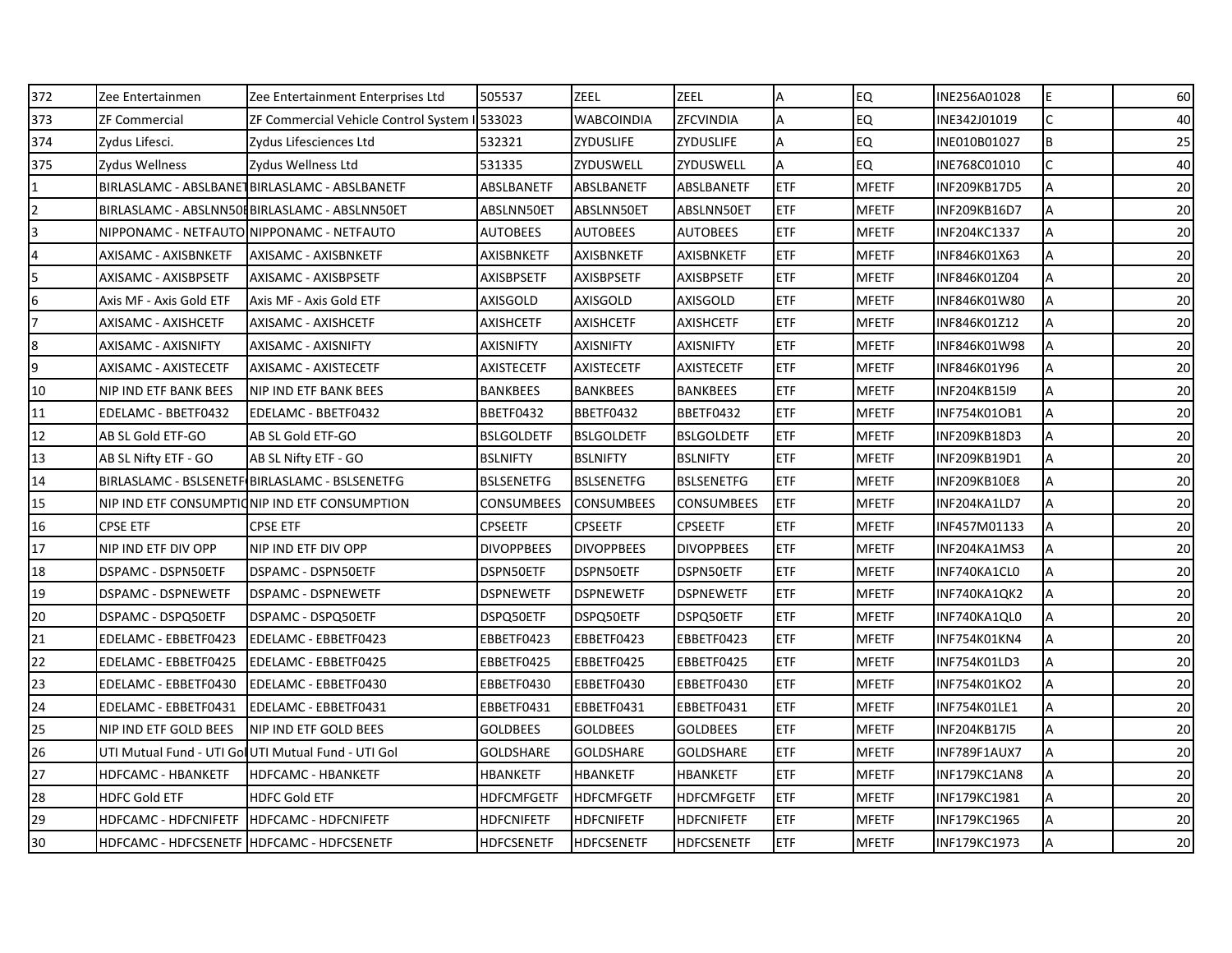| 31 | BIRLASLAMC - HEALTHY                                | <b>BIRLASLAMC - HEALTHY</b>                       | <b>HEALTHY</b>    | <b>HEALTHY</b>    | <b>HEALTHY</b>    | <b>ETF</b> | <b>MFETF</b> | INF209KB10C2 | Α | 20 |
|----|-----------------------------------------------------|---------------------------------------------------|-------------------|-------------------|-------------------|------------|--------------|--------------|---|----|
| 32 |                                                     | NIP IND ETF HANGSENG BINIP IND ETF HANGSENG BEES  | <b>HNGSNGBEES</b> | <b>HNGSNGBEES</b> | <b>HNGSNGBEES</b> | <b>ETF</b> | <b>MFETF</b> | INF204KB19I1 | A | 20 |
| 33 | ICICIPRAMC - ICICI500                               | ICICIPRAMC - ICICI500                             | <b>ICICI500</b>   | <b>ICICI500</b>   | ICICI500          | ETF        | <b>MFETF</b> | INF109KC1V59 | A | 20 |
| 34 | ICICIPRAMC - ICICIALPLV                             | ICICIPRAMC - ICICIALPLV                           | <b>ICICIALPLV</b> | <b>ICICIALPLV</b> | <b>ICICIALPLV</b> | <b>ETF</b> | <b>MFETF</b> | INF109KC1N59 | А | 20 |
| 35 | ICICIPRAMC - ICICIAUTO                              | ICICIPRAMC - ICICIAUTO                            | <b>ICICIAUTO</b>  | <b>ICICIAUTO</b>  | <b>ICICIAUTO</b>  | <b>ETF</b> | <b>MFETF</b> | INF109KC1Y49 | Α | 20 |
| 36 |                                                     | ICICIPRAMC - BHARATIWI ICICIPRAMC - BHARATIWIN    | ICICIB22          | ICICIB22          | ICICIB22          | ETF        | <b>MFETF</b> | INF109KB15Y7 | Α | 20 |
| 37 | ICICIPRAMC - IPRU5008                               | ICICIPRAMC - IPRU5008                             | <b>ICICIBANKN</b> | ICICIBANKN        | <b>ICICIBANKN</b> | <b>ETF</b> | <b>MFETF</b> | INF109KC1E27 | А | 20 |
| 38 | ICICIPRAMC - ICICIBANKP IICICIPRAMC - ICICIBANKP    |                                                   | <b>ICICIBANKP</b> | ICICIBANKP        | <b>ICICIBANKP</b> | ETF        | <b>MFETF</b> | INF109KC1E35 | A | 20 |
| 39 |                                                     | ICICIPRAMC - ICICICONSU IICICIPRAMC - ICICICONSU  | <b>ICICICONSU</b> | iciciconsu        | <b>ICICICONSU</b> | ETF        | <b>MFETF</b> | INF109KC1V42 | А | 20 |
| 40 | ICICIPRAMC - ICICIFMCG                              | ICICIPRAMC - ICICIFMCG                            | <b>ICICIFMCG</b>  | <b>ICICIFMCG</b>  | <b>ICICIFMCG</b>  | ETF        | <b>MFETF</b> | INF109KC1R48 | A | 20 |
| 41 | <b>ICICI Prud Gold ETF</b>                          | <b>ICICI Prud Gold ETF</b>                        | <b>ICICIGOLD</b>  | icicigold         | <b>ICICIGOLD</b>  | <b>ETF</b> | <b>MFETF</b> | INF109KC1NT3 | Α | 20 |
| 42 | ICICI Pru Nifty Low vol30 ICICI Pru Nifty Low vol30 |                                                   | <b>ICICILOVOL</b> | <b>ICICILOVOL</b> | <b>ICICILOVOL</b> | <b>ETF</b> | <b>MFETF</b> | INF109KB10T8 | А | 20 |
| 43 | ICICIPRAMC - ICICIM150                              | ICICIPRAMC - ICICIM150                            | ICICIM150         | ICICIM150         | ICICIM150         | ETF        | <b>MFETF</b> | INF109KC1G82 | A | 20 |
| 44 | ICICI Pru Midcap Sel ETF   ICICI Pru Midcap Sel ETF |                                                   | <b>ICICIMCAP</b>  | ICICIMCAP         | <b>ICICIMCAP</b>  | <b>ETF</b> | <b>MFETF</b> | INF109KB1XT3 | А | 20 |
| 45 | ICICI Pru Nifty 100 ETF                             | ICICI Pru Nifty 100 ETF                           | ICICINF100        | ICICINF100        | ICICINF100        | ETF        | <b>MFETF</b> | INF109KA1962 | Α | 20 |
| 46 | <b>ICICI Pru Nifty ETF</b>                          | <b>ICICI Pru Nifty ETF</b>                        | <b>ICICINIFTY</b> | ICICINIFTY        | <b>ICICINIFTY</b> | <b>ETF</b> | MFETF        | INF109K012R6 | Α | 20 |
| 47 | ICICI Pru NV20 ETF                                  | <b>ICICI Pru NV20 ETF</b>                         | ICICINV20         | ICICINV20         | ICICINV20         | ETF        | <b>MFETF</b> | INF109KB1WY5 | А | 20 |
| 48 | ICICIPRAMC - ICICINXT50  ICICIPRAMC - ICICINXT50    |                                                   | ICICINXT50        | ICICINXT50        | <b>ICICINXT50</b> | ETF        | <b>MFETF</b> | INF109KC1NS5 | A | 20 |
| 49 |                                                     | ICICIPRAMC - ICICIPHARM ICICIPRAMC - ICICIPHARM   | <b>ICICIPHARM</b> | <b>ICICIPHARM</b> | <b>ICICIPHARM</b> | <b>ETF</b> | <b>MFETF</b> | INF109KC1Q72 | A | 20 |
| 50 | <b>ICICI Pru Sensex ETF</b>                         | <b>ICICI Pru Sensex ETF</b>                       | <b>ICICISENSX</b> | <b>ICICISENSX</b> | <b>ICICISENSX</b> | <b>ETF</b> | <b>MFETF</b> | INF346A01034 | А | 20 |
| 51 | ICICIPRAMC - ICICISILVE                             | ICICIPRAMC - ICICISILVE                           | <b>ICICISILVE</b> | <b>ICICISILVE</b> | <b>ICICISILVE</b> | <b>ETF</b> | <b>MFETF</b> | INF109KC1Y56 | Α | 20 |
| 52 | ICICIPRAMC - ICICITECH                              | ICICIPRAMC - ICICITECH                            | <b>ICICITECH</b>  | <b>ICICITECH</b>  | <b>ICICITECH</b>  | <b>ETF</b> | <b>MFETF</b> | INF109KC1N67 | А | 20 |
| 53 | IDBI MF - IDBI Gold ETF                             | IDBI MF - IDBI Gold ETF                           | <b>IDBIGOLD</b>   | <b>IDBIGOLD</b>   | <b>IDBIGOLD</b>   | ETF        | <b>MFETF</b> | INF397L01554 | A | 20 |
| 54 | <b>IDFCAMC - IDFNIFTYET</b>                         | <b>IDFCAMC - IDFNIFTYET</b>                       | <b>IDFNIFTYET</b> | IDFNIFTYET        | <b>IDFNIFTYET</b> | <b>ETF</b> | <b>MFETF</b> | INF194KA1U07 | Α | 20 |
| 55 | <b>NIP IND ETF INFRA BEES</b>                       | <b>NIP IND ETF INFRA BEES</b>                     | <b>INFRABEES</b>  | <b>INFRABEES</b>  | <b>INFRABEES</b>  | <b>ETF</b> | <b>MFETF</b> | INF732E01268 | А | 20 |
| 56 | NIP IND ETF IT                                      | NIP IND ETF IT                                    | <b>ITBEES</b>     | <b>ITBEES</b>     | <b>ITBEES</b>     | <b>ETF</b> | <b>MFETF</b> | INF204KB15V2 | Α | 20 |
| 57 | Invesco India Gold ETF                              | Invesco India Gold ETF                            | <b>IVZINGOLD</b>  | ivzingold         | <b>IVZINGOLD</b>  | <b>ETF</b> | <b>MFETF</b> | INF205K01361 | Α | 20 |
| 58 | Invesco MF - Nifty ETF                              | Invesco MF - Nifty ETF                            | <b>IVZINNIFTY</b> | <b>IVZINNIFTY</b> | <b>IVZINNIFTY</b> | ETF        | <b>MFETF</b> | INF205K01DA9 | A | 20 |
| 59 |                                                     | NIP IND ETF JUNIOR BEES NIP IND ETF JUNIOR BEES   | JUNIORBEES        | <b>JUNIORBEES</b> | <b>JUNIORBEES</b> | ETF        | <b>MFETF</b> | INF732E01045 | Α | 20 |
| 60 |                                                     | KOTAKMAMC - KOTAKALPKOTAKMAMC - KOTAKALPHA        | KOTAKALPHA        | KOTAKALPHA        | KOTAKALPHA        | ETF        | <b>MFETF</b> | INF174KA1IA5 | A | 20 |
| 61 |                                                     | КОТАКМАМС - КОТАКВКЕКОТАКМАМС - КОТАКВКЕТЕ        | KOTAKBKETF        | KOTAKBKETF        | <b>KOTAKBKETF</b> | ETF        | <b>MFETF</b> | INF174K01F59 | Α | 20 |
| 62 |                                                     | Kotak Mutual Fund - Gold Kotak Mutual Fund - Gold | <b>KOTAKGOLD</b>  | KOTAKGOLD         | <b>KOTAKGOLD</b>  | <b>ETF</b> | <b>MFETF</b> | INF174KA1HJ8 | А | 20 |
| 63 | KOTAKMAMC - KOTAKIT KOTAKMAMC - KOTAKIT             |                                                   | <b>KOTAKIT</b>    | <b>KOTAKIT</b>    | <b>KOTAKIT</b>    | <b>ETF</b> | <b>MFETF</b> | INF174KA1GC5 | Α | 20 |
| 64 | Kotak Nifty ETF                                     | Kotak Nifty ETF                                   | <b>KOTAKNIFTY</b> | <b>KOTAKNIFTY</b> | <b>KOTAKNIFTY</b> | <b>ETF</b> | <b>MFETF</b> | INF174K014P6 | A | 20 |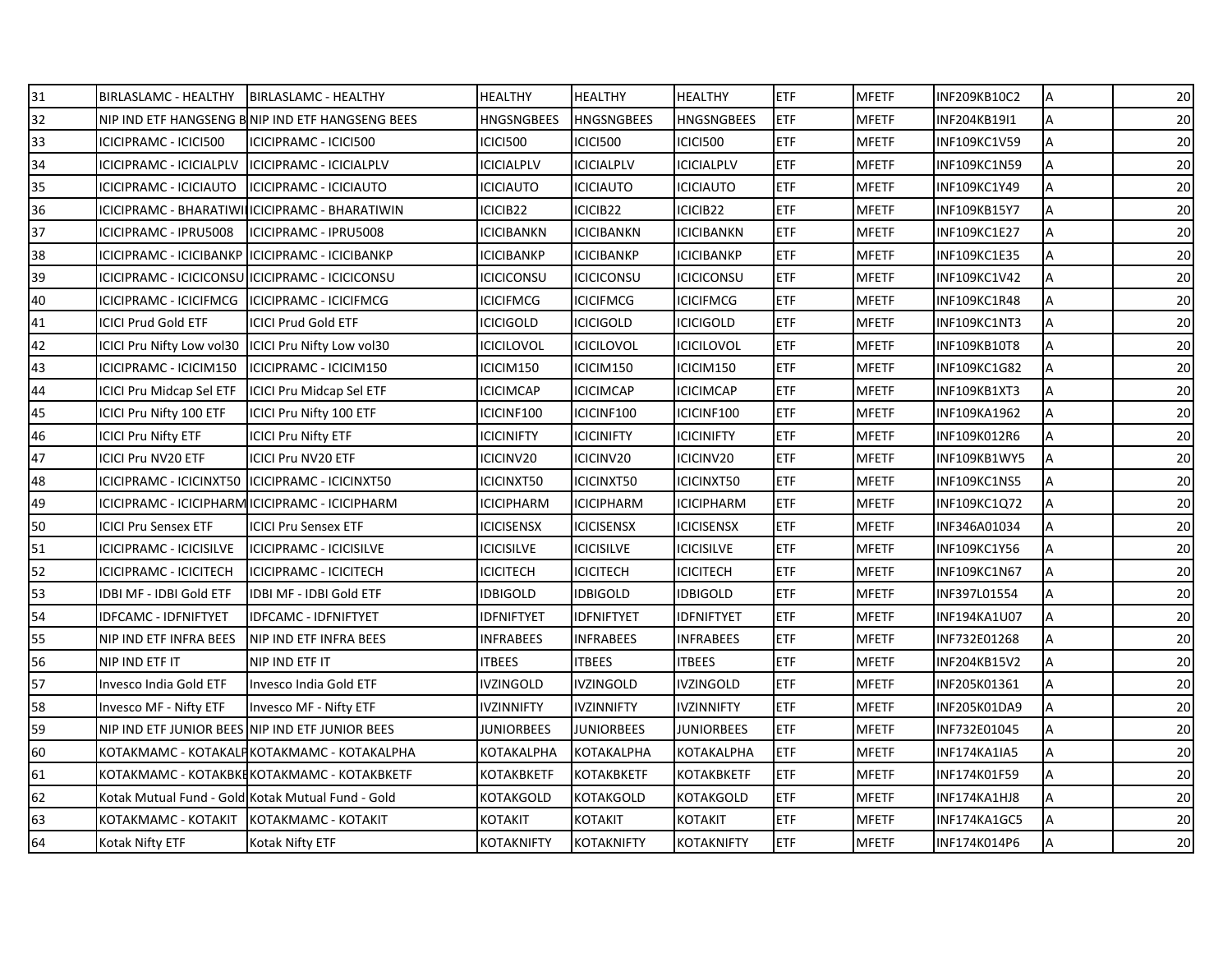| 65 |                                               | KOTAKMAMC - KTKNV20EKOTAKMAMC - KTKNV20ETF                | KOTAKNV20         | KOTAKNV20                            | KOTAKNV20         | <b>ETF</b> | <b>MFETF</b> | INF174K01Z71 | Α | 20 |
|----|-----------------------------------------------|-----------------------------------------------------------|-------------------|--------------------------------------|-------------------|------------|--------------|--------------|---|----|
| 66 |                                               | Kotak Mahindra Mutual FIKotak Mahindra Mutual Fun         | <b>KOTAKPSUBK</b> | <b>KOTAKPSUBK</b>                    | <b>KOTAKPSUBK</b> | <b>ETF</b> | <b>MFETF</b> | INF373I01023 | А | 20 |
| 67 | LICNAMC - LICNFENGP                           | <b>LICNAMC - LICNFENGP</b>                                | LICNETFN50        | LICNETFN50                           | LICNETFN50        | ETF        | <b>MFETF</b> | INF767K01OS7 | Α | 20 |
| 68 | LICNAMC - LICNFESGP                           | LICNAMC - LICNFESGP                                       | LICNETFSEN        | LICNETFSEN                           | LICNETFSEN        | <b>ETF</b> | <b>MFETF</b> | INF767K01OT5 | Α | 20 |
| 69 | LICNAMC - LICNFNHGP                           | LICNAMC - LICNFNHGP                                       | LICNFNHGP         | LICNFNHGP                            | LICNFNHGP         | <b>ETF</b> | <b>MFETF</b> | INF767K01PC8 | A | 20 |
| 70 | MIRAEAMC - MAESGETF                           | MIRAEAMC - MAESGETF                                       | <b>MAESGETF</b>   | <b>MAESGETF</b>                      | <b>MAESGETF</b>   | <b>ETF</b> | <b>MFETF</b> | INF769K01GS9 | А | 20 |
| 71 | MIRAEAMC - MAFANG                             | MIRAEAMC - MAFANG                                         | <b>MAFANG</b>     | <b>MAFANG</b>                        | <b>MAFANG</b>     | ETF        | <b>MFETF</b> | INF769K01HF4 | A | 20 |
| 72 | MIRAEAMC - MAFSETF                            | MIRAEAMC - MAFSETF                                        | <b>MAFSETF</b>    | <b>MAFSETF</b>                       | <b>MAFSETF</b>    | ETF        | <b>MFETF</b> | INF769K01HI8 | A | 20 |
| 73 | MIRAEAMC - MAHKTECH   MIRAEAMC - MAHKTECH     |                                                           | <b>MAHKTECH</b>   | MAHKTECH                             | <b>MAHKTECH</b>   | ETF        | <b>MFETF</b> | INF769K01HS7 | Α | 20 |
| 74 |                                               | Mirae Asset Nifty Midcap Mirae Asset Nifty Midcap 150 ETF | MAM150ETF         | MAM150ETF                            | MAM150ETF         | <b>ETF</b> | <b>MFETF</b> | INF769K01IC9 | А | 20 |
| 75 |                                               | MIRAEAMC - MAMFGETF MIRAEAMC - MAMFGETF                   | <b>MAMFGETF</b>   | <b>MAMFGETF</b>                      | <b>MAMFGETF</b>   | <b>ETF</b> | <b>MFETF</b> | INF769K01IB1 | А | 20 |
| 76 | MIRAEAMC - MAN50ETF MIRAEAMC - MAN50ETF       |                                                           | MAN50ETF          | MAN50ETF                             | MAN50ETF          | <b>ETF</b> | <b>MFETF</b> | INF769K01EG9 | Α | 20 |
| 77 | MIRAEAMC - MANXT50                            | MIRAEAMC - MANXT50                                        | MANXT50           | MANXT50                              | MANXT50           | <b>ETF</b> | <b>MFETF</b> | INF769K01FN2 | A | 20 |
| 78 |                                               | Mirae Asset S&P 500 Top Mirae Asset S&P 500 Top 50 ETF    | MASPTOP50         | MASPTOP50                            | MASPTOP50         | ETF        | <b>MFETF</b> | INF769K01HP3 | А | 20 |
| 79 | NIP IND ETF MIDCAP 150 NIP IND ETF MIDCAP 150 |                                                           | MID150BEES        | MID150BEES                           | MID150BEES        | <b>ETF</b> | <b>MFETF</b> | INF204KB1V68 | Α | 20 |
| 80 |                                               | Motilal Os Midcap100 ETH Motilal Os Midcap100 ETF         | <b>MOM100</b>     | <b>MOM100</b>                        | MOM100            | <b>ETF</b> | <b>MFETF</b> | INF247L01023 | Α | 20 |
| 81 | Motilal Oswal M50 ETF                         | Motilal Oswal M50 ETF                                     | <b>MOM50</b>      | MOM50                                | MOM50             | ETF        | <b>MFETF</b> | INF247L01536 | Α | 20 |
| 82 |                                               | MOTILALAMC - MOMOMI MOTILALAMC - MOMOMENTUM               |                   | MOMOMENTUM MOMOMENTUM MOMOMENTUM ETF |                   |            | <b>MFETF</b> | INF247L01AX7 | Α | 20 |
| 83 |                                               | Motilal Os NASDAQ100 ET Motilal Os NASDAQ100 ETF          | <b>MON100</b>     | <b>MON100</b>                        | <b>MON100</b>     | ETF        | <b>MFETF</b> | INF247L01AP3 | Α | 20 |
| 84 | MOTILALAMC - MONQ50 MOTILALAMC - MONQ50       |                                                           | MONQ50            | MONQ50                               | MONQ50            | ETF        | <b>MFETF</b> | INF247L01AU3 | A | 20 |
| 85 | TATAAML - NETF                                | TATAAML - NETF                                            | <b>NETF</b>       | NETF                                 | NETF              | ETF        | <b>MFETF</b> | INF277K015R5 | Α | 20 |
| 86 | NIP IND ETF NIFTY 100                         | NIP IND ETF NIFTY 100                                     | NIF100BEES        | NIF100BEES                           | NIF100BEES        | ETF        | <b>MFETF</b> | INF204K014N5 | Α | 20 |
| 87 | <b>NIP IND ETF NIFTY BEES</b>                 | NIP IND ETF NIFTY BEES                                    | <b>NIFTYBEES</b>  | <b>NIFTYBEES</b>                     | <b>NIFTYBEES</b>  | <b>ETF</b> | <b>MFETF</b> | INF204KB14I2 | A | 20 |
| 88 | TATAAML - NPBET                               | TATAAML - NPBET                                           | <b>NPBET</b>      | <b>NPBET</b>                         | <b>NPBET</b>      | ETF        | <b>MFETF</b> | INF277K010X4 | А | 20 |
| 89 | NIP IND ETF ETF NV20                          | NIP IND ETF ETF NV20                                      | NV20BEES          | NV20BEES                             | NV20BEES          | ETF        | <b>MFETF</b> | INF204KB18I3 | Α | 20 |
| 90 |                                               | NIPPONAMC - NETFPHARINIPPONAMC - NETFPHARMA               | PHARMABEES        | <b>PHARMABEES</b>                    | <b>PHARMABEES</b> | <b>ETF</b> | <b>MFETF</b> | INF204KC1089 | А | 20 |
| 91 |                                               | NIP IND ETF PSU BANK BEINIP IND ETF PSU BANK BEES         | <b>PSUBNKBEES</b> | <b>PSUBNKBEES</b>                    | <b>PSUBNKBEES</b> | <b>ETF</b> | <b>MFETF</b> | INF204KB16I7 | А | 20 |
| 92 |                                               | Quantum Gold Fund - Exch Quantum Gold Fund - Exchan       | <b>QGOLDHALF</b>  | <b>QGOLDHALF</b>                     | <b>QGOLDHALF</b>  | <b>ETF</b> | <b>MFETF</b> | INF082J01408 | A | 20 |
| 93 | Quantum Nifty ETF                             | <b>Quantum Nifty ETF</b>                                  | <b>QNIFTY</b>     | <b>QNIFTY</b>                        | <b>QNIFTY</b>     | ETF        | <b>MFETF</b> | INF082J01028 | Α | 20 |
| 94 | <b>SBIAMC - SBIETFCON</b>                     | SBIAMC - SBIETFCON                                        | <b>SBIETFCON</b>  | SBIETFCON                            | <b>SBIETFCON</b>  | ETF        | <b>MFETF</b> | INF200KA1X17 | A | 20 |
| 95 | SBIAMC - SBIETFIT                             | SBIAMC - SBIETFIT                                         | SBIETFIT          | SBIETFIT                             | SBIETFIT          | <b>ETF</b> | <b>MFETF</b> | INF200KA1S14 | Α | 20 |
| 96 | SBIAMC - SBIETFPB                             | SBIAMC - SBIETFPB                                         | SBIETFPB          | <b>SBIETFPB</b>                      | <b>SBIETFPB</b>   | ETF        | <b>MFETF</b> | INF200KA1S22 | А | 20 |
| 97 | SBIAMC - SBIETFQLTY                           | SBIAMC - SBIETFQLTY                                       | <b>SBIETFQLTY</b> | SBIETFQLTY                           | <b>SBIETFQLTY</b> | <b>ETF</b> | <b>MFETF</b> | INF200KA1WX6 | Α | 20 |
| 98 | NIPPON INDIA- NIMFXX                          | NIPPON INDIA- NIMFXX                                      | SDL24BEES         | SDL24BEES                            | SDL24BEES         | <b>ETF</b> | <b>MFETF</b> | INF204KB18W4 | Α | 20 |